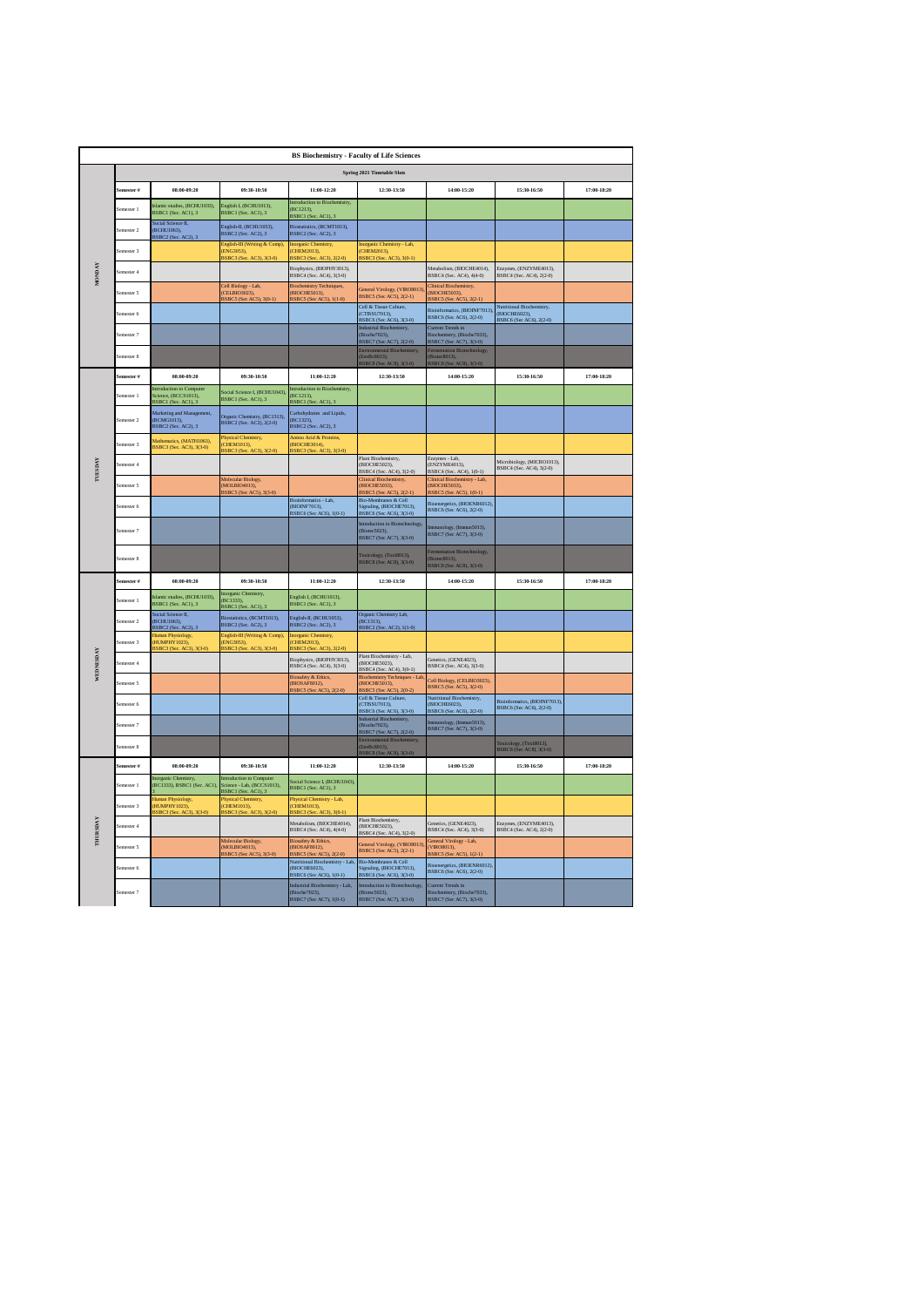| ž<br>$\triangleright$<br>뎥 | Semester # | $08:00-09:20$                                                   | 09:30-10:50                                                         | 11:00.12:20                                                                 | 12:30.13:50 | 14:00.15:20                                                     | 15:30-16:50                                           | 17:00-18:20 |
|----------------------------|------------|-----------------------------------------------------------------|---------------------------------------------------------------------|-----------------------------------------------------------------------------|-------------|-----------------------------------------------------------------|-------------------------------------------------------|-------------|
|                            | Semester 2 | Marketing and Management,<br>(BCMG1013).<br>BSBC2 (Sec. AC2), 3 | Organic Chemistry, (BC1313),<br>BSBC2 (Sec. AC2), 2(2-0)            | Carbohydrates and Lipids.<br>$(BC1323)$ .<br>BSBC2 (Sec. AC2), 3            | Juma Break  |                                                                 |                                                       |             |
|                            | Semester 3 | Mathematics, (MATH1063).<br>BSBC3 (Sec. AC3), 3(3-0)            | Amino Acid & Proteins.<br>(BIOCHE3014).<br>BSBC3 (Sec. AC3), 3(3-0) | Amino Acid & Proteins - Lab.<br>(BIOCHE3014).<br>BSBC3 (Sec. AC3), 1(0-1)   | Juma Break  |                                                                 |                                                       |             |
|                            | Semester 4 |                                                                 |                                                                     | Microbiology, (MICRO1013),<br>BSBC4 (Sec. AC4), 3(2-0)                      | Juma Break  | Microbiology - Lab.<br>(MICRO1013).<br>BSBC4 (Sec. AC4), 3(0-1) | Metabolism. (BIOCHE4014).<br>BSBC4 (Sec. AC4), 4(4-0) |             |
|                            | Semester 5 |                                                                 | Cell Biology, (CELBIO3023),<br>BSBC5 (Sec AC5), 3(2-0)              | <b>Biochemistry Techniques,</b><br>(BIOCHE5013).<br>BSBC5 (Sec AC5), 1(1-0) | Juma Break  |                                                                 |                                                       |             |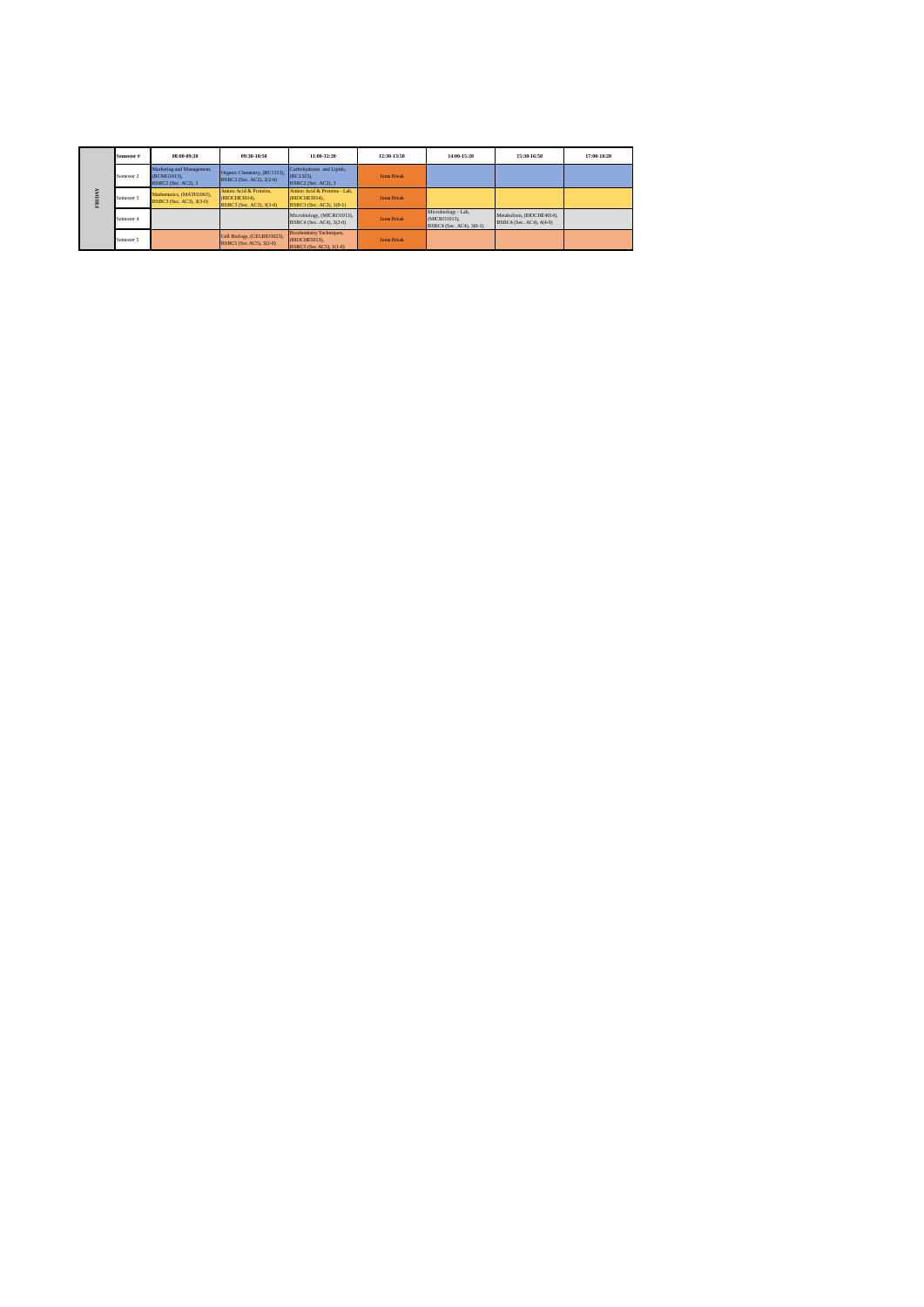|               | <b>BS Biotechnology - Faculty of Life Sciences</b> |                                                                                |                                                                                           |                                                                                                        |                                                                                                                                                    |                                                                                                                                          |                                                                                                                                                 |             |  |  |  |
|---------------|----------------------------------------------------|--------------------------------------------------------------------------------|-------------------------------------------------------------------------------------------|--------------------------------------------------------------------------------------------------------|----------------------------------------------------------------------------------------------------------------------------------------------------|------------------------------------------------------------------------------------------------------------------------------------------|-------------------------------------------------------------------------------------------------------------------------------------------------|-------------|--|--|--|
|               |                                                    |                                                                                |                                                                                           | <b>Spring 2021 Timetable Slots</b>                                                                     |                                                                                                                                                    |                                                                                                                                          |                                                                                                                                                 |             |  |  |  |
|               | emester #                                          | 08:00-09:20                                                                    | 09:30-10:50                                                                               | $11:00-12:20$                                                                                          | 12:30-13:50                                                                                                                                        | 14:00-15:20                                                                                                                              | 15:30-16:50                                                                                                                                     | 17:00-18:20 |  |  |  |
|               | Semester 1                                         | mic studies, (BTHU1023),<br><b>BSBTI (Sec. AT1), 3(3-0)</b>                    | introduction to Biotechnology<br>BT1303).<br>3SBTI (Sec. ATI), 3(3-0)                     | Physical Chemistry,<br>(BT1203),<br>BSBT1 (Sec. AT1), 3(3-0)                                           |                                                                                                                                                    |                                                                                                                                          |                                                                                                                                                 |             |  |  |  |
|               |                                                    | English-II, (BTHU1033),<br>BSBT2 (Sec. AT2), 3(3-0)<br>Inorganic Chemistry,    | inorganic Chemistry,<br>(BT1213).<br>BSBT2 (Sec. AT2), 2(2-0)<br>organic Chemistry - Lab, | organic Chemistry - Lab,<br>(RT1213)<br>BSBT2 (Sec. AT2), 1(0-1)<br>English-II, (BTHU1033),            |                                                                                                                                                    |                                                                                                                                          |                                                                                                                                                 |             |  |  |  |
|               | Semester <sub>2</sub>                              | (BT1213),<br><b>BSBT2</b> (Sec. BT2), 2(2-0)                                   | $(BT1213)$ ,<br><b>BSBT2</b> (Sec. BT2), 1(0-1)<br>Organic Chemistry - Lab,               | BSBT2 (Sec. BT2), 3(3-0)                                                                               |                                                                                                                                                    |                                                                                                                                          |                                                                                                                                                 |             |  |  |  |
|               |                                                    | Drganic Chemistry, (BT1223)<br>BSBT2 (Sec. CT2), 2(2-0)                        | (BT1223),<br>BSBT2 (Sec. CT2), 1(0-1)                                                     | Biochemistry-I, (BT1233),<br>BSBT2 (Sec. CT2), 2(2-0)                                                  |                                                                                                                                                    |                                                                                                                                          |                                                                                                                                                 |             |  |  |  |
|               | emester 3                                          | inglish-III (Writing & Comp)<br>ENG3053).<br><b>BSBT3</b> (Sec AT3), 3(3-0)    | <b>Biomathematics</b> ,<br>MATH2013).<br><b>BSBT3</b> (Sec AT3), 3(3-0)                   | <b>Ecology</b> , Biodiversity &<br>Evolution-IL (ECOBIO3013).<br>BSBT3 (Sec AT3), 2(2-0)               |                                                                                                                                                    | Analytical Chemistry &                                                                                                                   |                                                                                                                                                 |             |  |  |  |
|               |                                                    |                                                                                |                                                                                           | Classical Genetics,<br>(GENE4033).<br>BSBT4 (Sec AT4), 3(3-0)                                          | Sociology, (SSC1033),<br>BSBT4 (Sec AT4), 3(3-0)                                                                                                   | Instrumentation - Lab,<br>(CHEM4013),<br>BSBT4 (Sec AT4), 1(0-1)                                                                         |                                                                                                                                                 |             |  |  |  |
|               | Semester 4                                         |                                                                                |                                                                                           | Analytical Chemistry &<br>Instrumentation,<br>(CHEM4013).<br>BSBT4 (Sec BT4), 2(2-0)                   | Sociology, (SSC1033),<br>BSBT4 (Sec BT4), 3(3-0)                                                                                                   | Classical Genetics,<br>(GENE4033).<br>BSBT4 (Sec BT4), 3(3-0)                                                                            |                                                                                                                                                 |             |  |  |  |
| <b>AVGNOW</b> |                                                    |                                                                                |                                                                                           | Molecular Biology,<br>(MOLBIO4013).<br>BSBT4 (Sec CT4), 3(3-0)                                         | Analytical Chemistry &<br>(CHEM4013).<br>BSBT4 (Sec CT4), 2(2-0)                                                                                   | Sociology, (SSC1033),<br>BSBT4 (Sec CT4), 3(3-0)                                                                                         |                                                                                                                                                 |             |  |  |  |
|               | Semester 5                                         |                                                                                |                                                                                           | Principles of Biochemical<br>Engineering - Lab,<br>(BIOENG5013).<br>BSBT5 (Sec AT5), 1(0-1)            | Methods in Molecular<br>Biology, (MOLBIO5013),<br>BSBT5 (Sec AT5), 2(2-0)                                                                          | Agriculture Biotechnology,<br>(BIOTEC5013).<br>BSBT5 (Sec AT5), 2(2-0)                                                                   |                                                                                                                                                 |             |  |  |  |
|               |                                                    |                                                                                |                                                                                           | Genetic Resources &<br>Conservation, (GRC1033).<br>BSBT6 (Sec AT6), 3(3-0)                             | <b>Environmental Biotechnology</b><br>(ENVBT1053).<br><b>BSBT6</b> (Sec AT6), 3(3-0*)                                                              | Food Biotechnology,<br>(BIOTEC6033).<br>BSBT6 (Sec AT6), 3(3-0)                                                                          |                                                                                                                                                 |             |  |  |  |
|               | Semester 6                                         |                                                                                |                                                                                           |                                                                                                        | Genetic Resources &<br>Conservation, (GRC1033),<br>BSBT6 (Sec BT6), 3(3-0)<br>Microbial Biotechnology,<br>(MICRO6013),<br>BSBT6 (Sec CT6), 3(3-0*) | ano-Biotechnology,<br>(BIOTEC 6023),<br>BSBT6 (Sec BT6), 2(2-0)<br>Nano-Biotechnology - Lab,<br>(BIOTEC6023),<br>BSBT6 (Sec CT6), 1(0-1) | Health Biotechnology,<br>(BIOTEC6013),<br>BSBT6 (Sec BT6), 3(3-0)<br>Genetic Resources &<br>Conservation, (GRC1033),<br>BSBT6 (Sec CT6), 3(3-0) |             |  |  |  |
|               | mester 7                                           |                                                                                |                                                                                           |                                                                                                        | Cell & Tissue Culture,<br>(CTISSU7013)<br>BSBT7 (Sec AT7), 2(2-0)                                                                                  | Industrial Biotechnology,<br>(INDSBT7013).<br>BSBT7 (Sec AT7), 3(3-0)                                                                    | Bioinform<br>(BIOINE7013)<br>BSBT7 (Sec AT7), 1(1-0)                                                                                            |             |  |  |  |
|               |                                                    |                                                                                |                                                                                           | irology, (VIRO8013),<br><b>BSBTS</b> (Sec AT8), 2(2-0)                                                 | Virology - Lab, (VIRO8013),<br><b>BSBTS</b> (Sec ATS), 1(0-1)                                                                                      | tation Biotechnology<br><b>BIOTECS013</b><br>3SBT8 (Sec AT8), 2(2-0)                                                                     | Biosafety & Bioethics,<br><b>BIOSAF8012).</b>                                                                                                   |             |  |  |  |
|               | Semester 8                                         |                                                                                |                                                                                           |                                                                                                        | Biosafety & Bioethics,<br>(BIOSAF8012),<br>BSBT8 (Sec BT8), 2(2-0)                                                                                 | Virology, (VIRO8013),<br>BSBT8 (Sec BT8), 2(2-0)                                                                                         | <b>BSBT8 (Sec AT8), 2(2-0)</b><br>Research Methodology &<br>Skill Enhancement,<br>RESMITHS013)<br>3SBT8 (Sec BT8), 3(3-0*)                      |             |  |  |  |
|               | Semester #                                         | 08:00-09:20                                                                    | 09:30-10:50                                                                               | 11:00-12:20                                                                                            | 12:30-13:50                                                                                                                                        | 14:00-15:20                                                                                                                              | 15:30-16:50                                                                                                                                     | 17:00-18:20 |  |  |  |
|               | Semester 1                                         | English I. (BTHU1003).<br><b>BSBT1</b> (Sec. AT1), 3(3-0)                      | Pakistan Studies<br>(BTHU1013).<br>BSBTI (Sec. ATI), 3(3-0)                               | introduction to Computer<br>Science, (BTCS1003)<br>BSBT1 (Sec. AT1), 2(2-0)<br>Ecology, Biodiversity & |                                                                                                                                                    |                                                                                                                                          |                                                                                                                                                 |             |  |  |  |
|               |                                                    | nic Chemistry, (BT1223)<br><b>BSBT2</b> (Sec. AT2), 2(2-0)                     | Organic Chemistry - Lab,<br>(BT1223),<br>BSBT2 (Sec. AT2), 1(0-1)                         | Svaluation.-I, (BT1803),<br>BSBT2 (Sec. AT2), 3(3-0)                                                   |                                                                                                                                                    |                                                                                                                                          |                                                                                                                                                 |             |  |  |  |
|               | emester 2                                          | unic Chemistry, (BT1223).<br>BSBT2 (Sec. BT2), 2(2-0)                          | Ecology, Biodiversity &<br>Evaluation.-I, (BT1803),<br>BSBT2 (Sec. BT2), 3(3-0)           | Organic Chemistry - Lab.<br>(BT1223),<br>3SBT2 (Sec. BT2), 1(0-1)                                      |                                                                                                                                                    |                                                                                                                                          |                                                                                                                                                 |             |  |  |  |
|               |                                                    | Ecology, Biodiversity &<br>Evaluation.-L (BT1803).<br>BSBT2 (Sec. CT2), 3(3-0) | English-II, (BTHU1033),<br>BSBT2 (Sec. CT2), 3(3-0)                                       | Mathematics, (BTMT1003),<br>BSBT2 (Sec. CT2), 3(3-0)                                                   |                                                                                                                                                    |                                                                                                                                          |                                                                                                                                                 |             |  |  |  |
|               | Semester 3                                         | liochemistry-II - Lab,<br><b>BIOCHE2023)</b><br>SSBT3 (Sec AT3), 1(0-1)        | Biochemistry-II,<br>BIOCHE2023),<br><b>BSBT3</b> (Sec AT3), 2(2-0)                        | Cell Biology, (CELBIO3023),<br>BSBT3 (Sec AT3), 3(3-0)                                                 |                                                                                                                                                    |                                                                                                                                          |                                                                                                                                                 |             |  |  |  |
|               |                                                    |                                                                                | Probability & Biostatistics.<br>(STAT4013),<br>BSBT4 (Sec AT4), 3(3-0)                    | Marketing Management.<br>(MANAG2013),<br>BSBT4 (Sec AT4), 3(3-0)                                       | Molecular Biology,<br>(MOLBIO4013),<br>BSBT4 (Sec AT4), 3(3-0)                                                                                     |                                                                                                                                          |                                                                                                                                                 |             |  |  |  |
|               | Semester 4                                         |                                                                                |                                                                                           | Molecular Biology,<br>(MOLBIO4013),<br>BSBT4 (Sec BT4), 3(3-0)                                         | Marketing Management,<br>(MANAG2013),<br>BSBT4 (Sec BT4), 3(3-0)                                                                                   | Probability & Biostatistics.<br>(STAT4013),<br>BSBT4 (Sec BT4), 3(3-0)                                                                   |                                                                                                                                                 |             |  |  |  |
| TUESDAY       |                                                    |                                                                                |                                                                                           | Probability & Biostatistics,<br>(STAT4013),<br>BSBT4 (Sec CT4), 3(3-0)                                 | Classical Genetics,<br>(GENE4033).<br><b>BSBT4 (Sec CT4), 3(3-0)</b>                                                                               | Analytical Chemistry &<br>Instrumentation.<br>(CHEM4013),<br>BSBT4 (Sec CT4), 2(2-0)                                                     |                                                                                                                                                 |             |  |  |  |
|               | emester 5                                          |                                                                                |                                                                                           | Microbiology - Lab,<br><b>MICRO1013).</b><br>3SBT5 (Sec AT5), 1(0-1)                                   | General Immunology,<br>(IMMUN5013).<br>BSBT5 (Sec AT5), 3(3-0*)                                                                                    | Microbiology, (MICRO1013),<br>BSBT5 (Sec AT5), 2(2-0)                                                                                    |                                                                                                                                                 |             |  |  |  |
|               |                                                    |                                                                                |                                                                                           | Vano-Biotechnology - Lab,<br><b>BIOTEC6023).</b><br>BSBT6 (Sec AT6), 2(2-0)                            | Microbial Biotechnology,<br>(MICRO6013),<br>BSBT6 (Sec AT6), 3(3-0*)                                                                               | <b>Health Biotechnology</b> ,<br>(BIOTEC6013).<br>BSBT6 (Sec AT6), 3(3-0)                                                                | kano-Biotechnology,<br>(BIOTEC6023).<br>BSBT6 (Sec AT6), 2(2-0)                                                                                 |             |  |  |  |
|               | Semester 6                                         |                                                                                |                                                                                           |                                                                                                        | Food Biotechnology,<br><b>BIOTEC6033)</b><br>BSBT6 (Sec BT6), 3(3-0)                                                                               | <b>Environmental Biotechnology</b><br>(ENVBT1053).<br>BSBT6 (Sec BT6), 3(3-0 <sup>*</sup> )                                              | Microbial Biotechnology,<br>MICRO6013),<br>BSBT6 (Sec BT6), 3(3-0*)                                                                             |             |  |  |  |
|               |                                                    |                                                                                |                                                                                           |                                                                                                        | Health Biotechnology,<br>(BIOTEC6013),<br>BSBT6 (Sec CT6), 3(3-0)                                                                                  | Environmental Biotechnology.<br>(ENVBT1053),<br>BSBT6 (Sec CT6), 3(3-0*)                                                                 | Nano-Biotechnology,<br>(BIOTEC6023),<br>BSBT6 (Sec CT6), 2(2-0)                                                                                 |             |  |  |  |
|               | mester 7                                           |                                                                                |                                                                                           | Bioinformatics - Lab,<br>(BIOINF7013),<br>BSBT7 (Sec AT7), 2(0-2 <sup>*</sup> )                        | Seminar-L (SEMINR7011).<br>BSBT7 (Sec AT7), 1(1-0)                                                                                                 | Genomics & Proteomics,<br>(GENOM7013),<br>BSBT7 (Sec AT7), 3(3-0 <sup>®</sup> )                                                          |                                                                                                                                                 |             |  |  |  |
|               | emester 8                                          |                                                                                | Virology - Lab, (VIRO8013),<br>BSBT8 (Sec BT8), 1(0-1)                                    | Virology, (VIRO8013),<br>BSBT8 (Sec BT8), 2(2-0)                                                       | Research Methodology &<br>Skill Enhancement,<br>(RESMTH8013),<br>BSBT8 (Sec BT8), 3(3-0*)                                                          | ation Biotechnology<br>Lab. (BIOTEC8013).<br>BSBT8 (Sec BT8), 1(0-1)                                                                     |                                                                                                                                                 |             |  |  |  |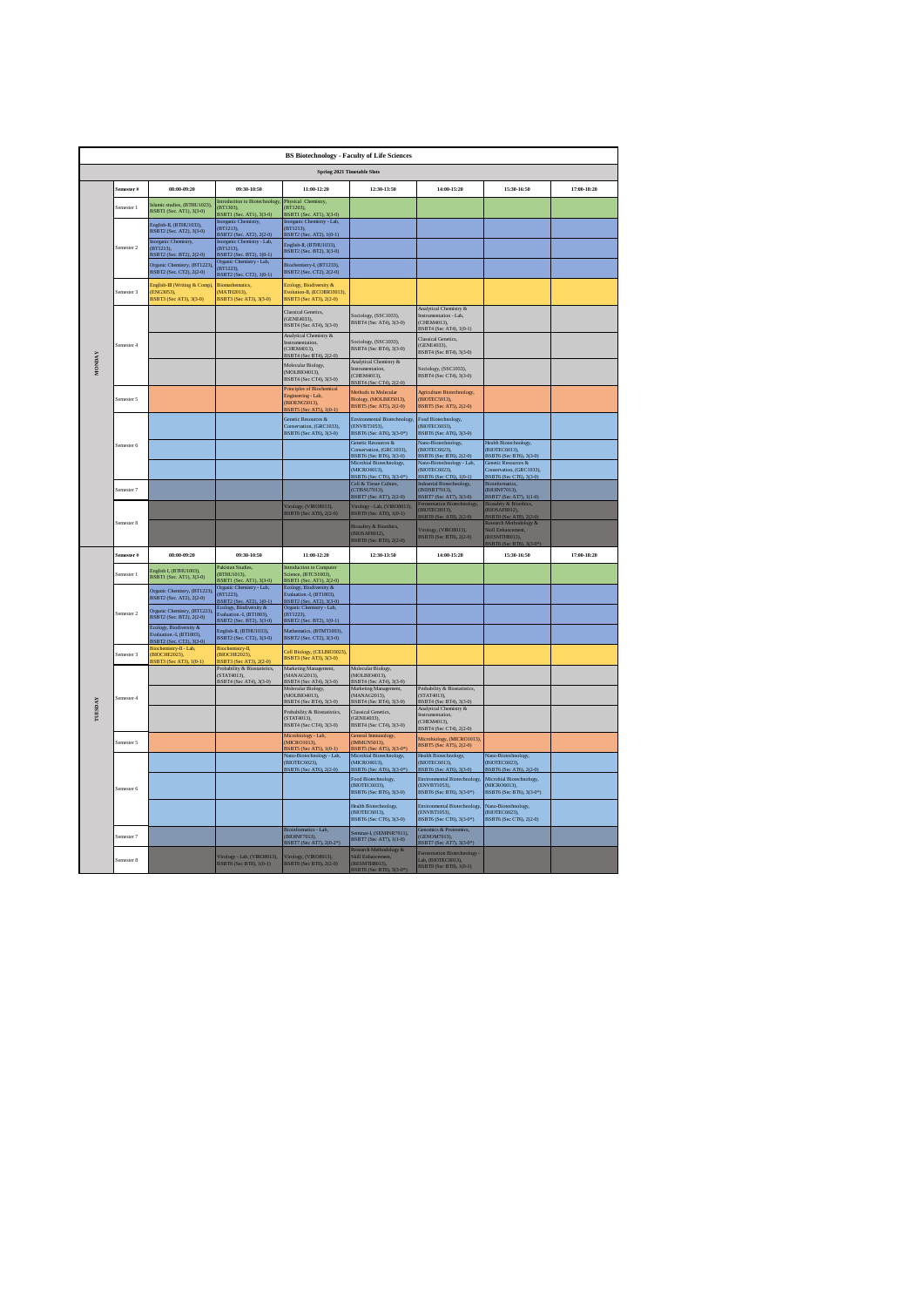|                 | Semester #            | 08:00-09:20                                                           | 09:30-10:50                                                                             | 11:00-12:20                                                                                            | 12:30-13:50                                                                             | 14:00-15:20                                                                                | 15:30-16:50                                                                          | 17:00-18:20 |
|-----------------|-----------------------|-----------------------------------------------------------------------|-----------------------------------------------------------------------------------------|--------------------------------------------------------------------------------------------------------|-----------------------------------------------------------------------------------------|--------------------------------------------------------------------------------------------|--------------------------------------------------------------------------------------|-------------|
|                 | Semester 1            | Islamic studies, (BTHU1023),<br>BSBT1 (Sec. AT1), 3(3-0)              | Introduction to Biotechnology,<br>BT1303).                                              | Physical Chemistry,<br>(BT1203).                                                                       |                                                                                         |                                                                                            |                                                                                      |             |
|                 |                       | English-II, (BTHU1033),<br>BSBT2 (Sec. AT2), 3(3-0)                   | <b>SSRTL(Set</b><br>ATD 3(3.0)<br>Mathematics, (BTMT1003),<br>BSBT2 (Sec. AT2), 3(3-0)  | 35RT1 (Sec. AT1) 3(3.0)<br>Biochemistry-I, (BT1233),<br>BSBT2 (Sec. AT2), 2(2-0)                       |                                                                                         |                                                                                            |                                                                                      |             |
|                 | Semester <sub>2</sub> | Mathematics, (BTMT1003),<br>BSBT2 (Sec. BT2), 3(3-0)                  | Biochemistry-I, (BT1233),<br>BSBT2 (Sec. BT2), 2(2-0)                                   | English-II, (BTHU1033),<br>BSBT2 (Sec. BT2), 3(3-0)                                                    |                                                                                         |                                                                                            |                                                                                      |             |
|                 |                       | Organic Chemistry, (BT1223).<br>BSBT2 (Sec. CT2), 2(2-0)              | Inorganic Chemistry,<br>(BT1213),<br>BSBT2 (Sec. CT2), 2(2-0)                           | Biochemistry-L (BT1233).<br>BSBT2 (Sec. CT2), 2(2-0)                                                   |                                                                                         |                                                                                            |                                                                                      |             |
|                 | Semester 3            | English-III (Writing & Comp)<br>(ENG3053),<br>BSBT3 (Sec AT3), 3(3-0) | <b>Biomathematics</b> ,<br>MATH2013),<br>BSBT3 (Sec AT3), 3(3-0)                        | Ecology, Biodiversity &<br>Evolution-II, (ECOBIO3013),<br>BSBT3 (Sec AT3), 2(2-0)                      |                                                                                         |                                                                                            |                                                                                      |             |
|                 |                       |                                                                       | Sociology, (SSC1033),<br>BSBT4 (Sec AT4), 3(3-0)                                        | Classical Genetics,<br>(GENE4033).<br>BSBT4 (Sec AT4), 3(3-0)                                          | Analytical Chemistry &<br>Instrumentation.<br>(CHEM4013).<br>BSBT4 (Sec AT4), 2(2-0)    |                                                                                            |                                                                                      |             |
| WEDNESDAY       | Semester 4            |                                                                       | Sociology, (SSC1033),<br>BSBT4 (Sec BT4), 3(3-0)                                        | Analytical Chemistry &<br>Instrumentation - Lab,<br>(CHEM4013),<br>BSBT4 (Sec BT4), 1(0-1)             | Classical Genetics,<br>(GENE4033),<br>BSBT4 (Sec BT4), 3(3-0)                           |                                                                                            |                                                                                      |             |
|                 |                       |                                                                       |                                                                                         | Molecular Biology,<br>(MOLBIO4013),<br>BSBT4 (Sec CT4), 3(3-0)                                         | Marketing Management,<br>(MANAG2013).<br>BSBT4 (Sec CT4), 3(3-0)                        | Sociology, (SSC1033).<br>BSBT4 (Sec CT4), 3(3-0)                                           |                                                                                      |             |
|                 | Semester 5            |                                                                       | Methods in Molecular Biology<br>Lab, (MOLBIO5013),<br>BSBT5 (Sec AT5), 1(0-1)           | Principles of Biochemical<br>Engineering, (BIOENG5013),<br>BSBT5 (Sec AT5), 2(2-0)                     |                                                                                         | <b>Agriculture Biotechnology</b> ,<br>(BIOTEC5013),<br>BSBT5 (Sec AT5), 2(2-0)             |                                                                                      |             |
|                 |                       |                                                                       |                                                                                         |                                                                                                        | Genetic Resources &<br>Conservation, (GRC1033),<br>BSBT6 (Sec AT6), 3(3-0)              | Environmental Biotechnology,<br>(ENVBT1053),<br>BSBT6 (Sec AT6), 3(3-0*)                   | Food Biotechnology,<br>(BIOTEC6033),<br>BSBT6 (Sec AT6), 3(3-0)                      |             |
|                 | Semester 6            |                                                                       |                                                                                         |                                                                                                        | Health Biotechnology,<br>(BIOTEC6013)<br>BSBT6 (Sec BT6), 3(3-0)                        |                                                                                            | Genetic Resources &<br>Conservation, (GRC1033),<br>BSBT6 (Sec BT6), 3(3-0)           |             |
|                 |                       |                                                                       |                                                                                         |                                                                                                        | Microbial Biotechnology,<br>(MICRO6013),<br>BSBT6 (Sec CT6), 3(3-0*)                    | Genetic Resources &<br>Conservation, (GRC1033),<br>BSBT6 (Sec CT6), 3(3-0)                 | Nano-Biotechnology,<br>(BIOTEC6023).<br>BSBT6 (Sec CT6), 2(2-0)                      |             |
|                 | Semester 7            |                                                                       |                                                                                         |                                                                                                        | <b>Bioinformatics</b> ,<br>(BIOINF7013),<br>BSBT7 (Sec AT7), 1(1-0)                     | Industrial Biotechnology,<br>(INDSBT7013),<br>BSBT7 (Sec AT7), 3(3-0)                      | Genomics & Prote<br>(GENOM7013),<br>BSBT7 (Sec AT7), 3(3-0*)                         |             |
|                 | Semester 8            |                                                                       |                                                                                         | Research Methodology &<br><b>Skill Enhancement</b><br><b>RESMTH8013)</b> ,<br>3SBT8 (Sec AT8), 3(3-0*) | <sup>z</sup> ermentation Biotechnology,<br>(BIOTEC8013),<br>BSBT8 (Sec AT8), 2(2-0)     | entation Biotechnology<br>Lab, (BIOTEC8013),<br>BSBT8 (Sec AT8), 1(0-1)                    | <b>Biosafety &amp; Bioethics</b> ,<br><b>BIOSAF8012),</b><br>BSBT8 (Sec AT8), 2(2-0) |             |
|                 | Semester #            | 08:00-09:20                                                           | 09:30-10:50                                                                             | 11:00-12:20                                                                                            | 12:30-13:50                                                                             | 14:00-15:20                                                                                | 15:30-16:50                                                                          | 17:00-18:20 |
|                 | Semester 1            | English I, (BTHU1003),<br>BSBT1 (Sec. AT1), 3(3-0)                    | Pakistan Studies.<br>(BTHU1013),<br>BSBT1 (Sec. AT1), 3(3-0)                            | Introduction to Computer<br>Science, (BTCS1003).<br>BSBT1 (Sec. AT1), 2(2-0)                           | Introduction to Computer<br>Science - Lab. (BTCS1003).<br>BSBTI (Sec. ATI), 1(0-1)      |                                                                                            |                                                                                      |             |
|                 |                       |                                                                       | Biochemistry-I, (BT1233),<br>BSBT2 (Sec. AT2), 2(2-0)                                   | Ecology, Biodiversity &<br>Evaluation.-I, (BT1803),<br>BSBT2 (Sec. AT2), 3(3-0)                        | Biochemistry-I - Lab,<br>(RT1233)<br>BSBT2 (Sec<br>$AT2$ ), $1(0-1)$                    |                                                                                            |                                                                                      |             |
|                 | Semester <sub>2</sub> | Organic Chemistry, (BT1223)<br>BSBT2 (Sec. BT2), 2(2-0)               | Mathematics, (BTMT1003),<br>BSBT2 (Sec. BT2), 3(3-0)                                    | Inorganic Chemistry,<br>(BT1213).<br>BSBT2 (Sec. BT2), 2(2-0).                                         |                                                                                         |                                                                                            |                                                                                      |             |
|                 |                       | English-II, (BTHU1033),<br>BSBT2 (Sec. CT2), 3(3-0)                   | <b>Ecology</b> , Biodiversity &<br>Evaluation.-I, (BT1803),<br>BSBT2 (Sec. CT2), 3(3-0) | Mathematics, (BTMT1003),<br>BSBT2 (Sec. CT2), 3(3-0)                                                   |                                                                                         |                                                                                            |                                                                                      |             |
|                 | Semester 3            | Biochemistry-II,<br><b>BIOCHE2023)</b><br>BSBT3 (Sec AT3), 2(2-0)     | Cell Biology, (CELBIO3023),<br>BSBT3 (Sec AT3), 3(3-0)                                  | <b>Biological Physics</b><br>(BIOPHY3013),<br>BSBT3 (Sec AT3), 3(3-0)                                  |                                                                                         |                                                                                            |                                                                                      |             |
|                 |                       |                                                                       | Probability & Biostatistics,<br>(STAT4013).<br>BSBT4 (Sec AT4), 3(3-0)                  | Marketing Management,<br>(MANAG2013).<br>BSBT4 (Sec AT4), 3(3-0)                                       |                                                                                         |                                                                                            |                                                                                      |             |
| <b>THURSDAY</b> | Semester 4            |                                                                       |                                                                                         | Molecular Biology,<br>(MOLBIO4013).<br>BSBT4 (Sec BT4), 3(3-0)                                         | Marketing Management,<br>(MANAG2013).<br>BSBT4 (Sec BT4), 3(3-0)                        |                                                                                            |                                                                                      |             |
|                 |                       |                                                                       |                                                                                         |                                                                                                        | <b>Classical Genetics,</b><br>(GENE4033).<br>BSBT4 (Sec CT4), 3(3-0)                    | Analytical Chemistry &<br>Instrumentation - Lab,<br>(CHEM4013).<br>BSBT4 (Sec CT4), 1(0-1) |                                                                                      |             |
|                 | Semester 5            |                                                                       |                                                                                         | <b>General Immunology</b> ,<br>(IMMUN5013),<br>BSBT5 (Sec AT5), 3(3-0)                                 | Microbiology, (MICRO1013),<br><b>BSBT5 (Sec AT5) 2(2-0)</b>                             | <b>Agriculture Biotechnology</b><br>Lab, (BIOTEC5013),<br>BSBT5 (Sec AT5), 1(0-1)          |                                                                                      |             |
|                 |                       |                                                                       |                                                                                         |                                                                                                        | Food Biotechnology,<br>(BIOTEC6033),<br>BSBT6 (Sec BT6), 3(3-0)                         | Microbial Biotechnology,<br>(MICRO6013),<br>BSBT6 (Sec BT6), 3(3-0 <sup>*</sup> )          |                                                                                      |             |
|                 |                       |                                                                       |                                                                                         |                                                                                                        | Health Biotechnology,<br>(BIOTEC6013),<br>BSBT6 (Sec CT6), 3(3-0)                       | Food Biotechnology,<br>(BIOTEC6033),<br>BSBT6 (Sec CT6), 3(3-0)                            |                                                                                      |             |
|                 | Semester 7            |                                                                       |                                                                                         |                                                                                                        |                                                                                         | Cell & Tissue Culture - Lab.<br>(CTISSU7013)<br>BSBT7 (Sec AT7), 1(0-1)                    | Cell & Tissue Culture.<br>CTISSI 17013)<br>BSBT7 (Sec AT7), 2(2-0)                   |             |
|                 | Semester 8            |                                                                       |                                                                                         |                                                                                                        | Research Methodology &<br>Skill Enhancement,<br>RESMTH8013),<br>BSBT8 (Sec AT8), 3(3-0* | /irology, (VIRO8013),<br>BSBT8 (Sec AT8), 2(2-0)                                           |                                                                                      |             |
|                 |                       |                                                                       |                                                                                         | Fermentation Biotechnology-<br>Lab (BIOTECS013)<br>BSBT8 (Sec BT8), 1(0-1)                             |                                                                                         | Biosafety & Bioethics,<br>(RIOSAE8012)<br>BSBT8 (Sec BT8), 2(2-0)                          | Fermentation Biotechnology,<br>(BIOTECS013)<br>BSBT8 (Sec BT8), 2(2-0)               |             |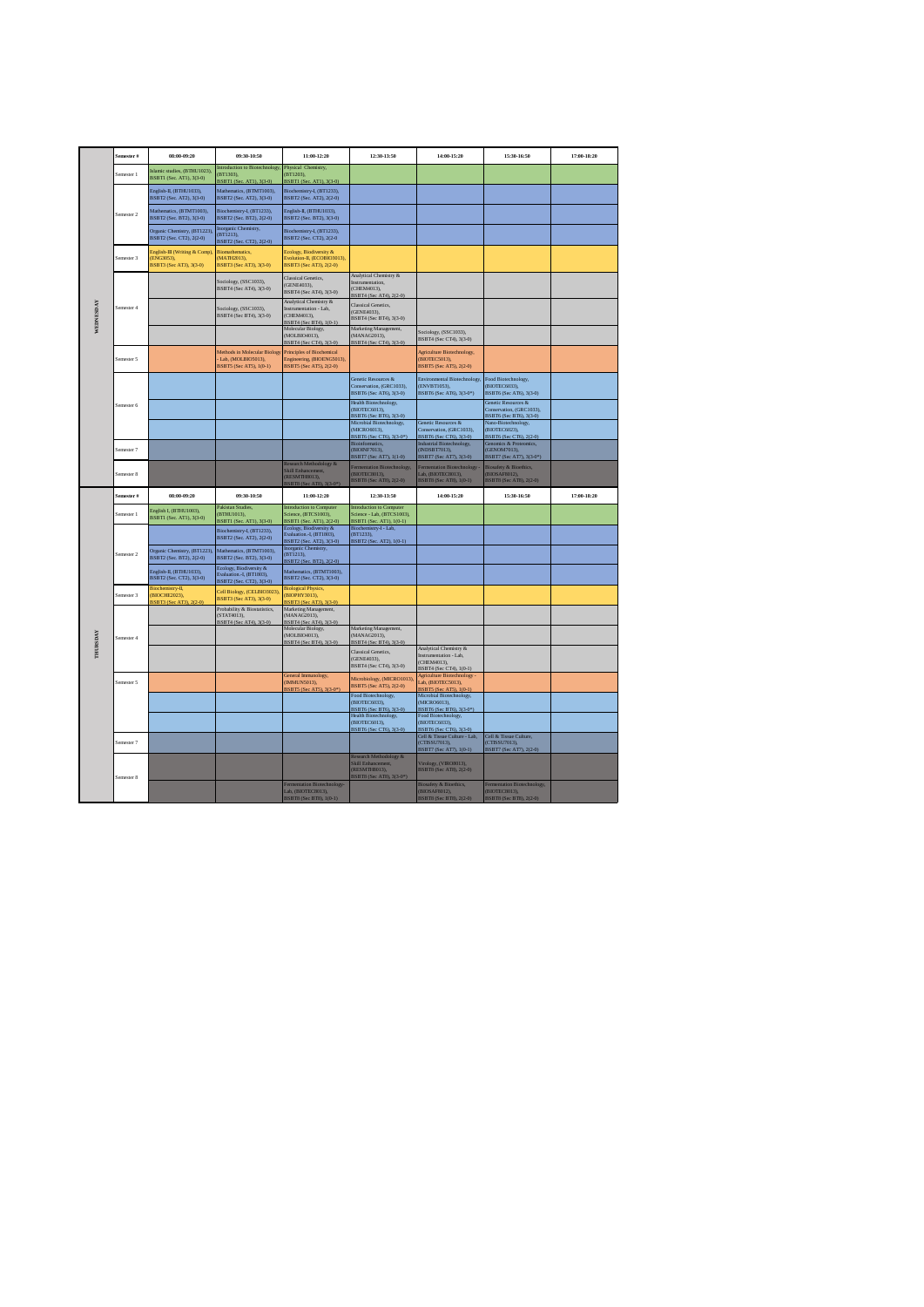|        | Semester # | 08:00-09:20                                                                     | 09:30-10:50                                                                                | 11:00-12:20                                                                           | 12:30-13:50       | 14:00-15:20 | 15:30-16:50 | 17:00-18:20 |
|--------|------------|---------------------------------------------------------------------------------|--------------------------------------------------------------------------------------------|---------------------------------------------------------------------------------------|-------------------|-------------|-------------|-------------|
|        |            | Organic Chemistry, (BT1223)<br>BSBT2 (Sec. AT2), 2(2-0)                         | Inorganic Chemistry,<br>(BT1213).<br>BSBT2 (Sec. AT2), 2(2-0)                              | Mathematics, (BTMT1003).<br>BSBT2 (Sec. AT2), 3(3-0)                                  | <b>Juma Break</b> |             |             |             |
|        | Semester 2 | Ecology, Biodiversity &<br>Evaluation.-I. (BT1803).<br>BSBT2 (Sec. BT2), 3(3-0) | Biochemistry-I, (BT1233),<br>BSBT2 (Sec. BT2), 2(2-0)                                      | Biochemistry-I - Lab.<br>(BT1233).<br>BSBT2 (Sec. BT2), 1(0-1)                        | <b>Juma Break</b> |             |             |             |
|        |            | Inorganic Chemistry - Lab,<br>(BT1213).<br>BSBT2 (Sec. CT2), 1(0-1)             | Biochemistry-I - Lab,<br>(BT1233).<br>BSBT2 (Sec. CT2), 1(0-1)                             | Inorganic Chemistry,<br>(BT1213).<br>BSBT2 (Sec. CT2), 2(2-0)                         | <b>Juma Break</b> |             |             |             |
| FRIDAY | Semester 3 | <b>Biological Physics,</b><br>(BIOPHY3013).<br>BSBT3 (Sec AT3), 3(3-0)          | Ecology, Biodiversity &<br>Evolution-II - Lab,<br>(ECOBIO3013).<br>BSBT3 (Sec AT3), 1(0-1) | Cell Biology-Lab,<br>(CELBIO3023).<br>BSBT3 (Sec AT3), 3(3-0)                         | <b>Juma Break</b> |             |             |             |
|        |            |                                                                                 | Molecular Biology,<br>(MOLBIO4013).<br>BSBT4 (Sec AT4), 3(3-0)                             | Analytical Chemistry &<br>Instrumentation.<br>(CHEM4013),<br>BSBT4 (Sec AT4), 2(2-0)  | <b>Juma Break</b> |             |             |             |
|        | Semester 4 |                                                                                 | Probability & Biostatistics.<br>(STAT4013).<br>BSBT4 (Sec BT4), 3(3-0)                     | Analytical Chemistry &<br>Instrumentation.<br>(CHEM4013).<br>BSBT4 (Sec BT4), 2(2-0)  | <b>Juma Break</b> |             |             |             |
|        |            |                                                                                 | Marketing Management,<br>(MANAG2013).<br>BSBT4 (Sec CT4), 3(3-0)                           | Probability & Biostatistics,<br>(STAT4013).<br>BSBT4 (Sec CT4), 3(3-0)                | <b>Juma Break</b> |             |             |             |
|        | Semester 5 |                                                                                 | Methods in Molecular<br>Biology, (MOLBIO5013),<br>BSBT5 (Sec AT5), 2(2-0)                  | Principles of Biochemical<br>Engineering, (BIOENG5013),<br>BSBT5 (Sec AT5), 2(2-0)    | <b>Juma Break</b> |             |             |             |
|        |            | Microbial Biotechnology,<br>(MICRO6013).<br>BSBT6 (Sec AT6), 3(3-0*)            | Nano-Biotechnology,<br>(BIOTEC6023).<br>BSBT6 (Sec AT6), 2(2-0)                            | Health Biotechnology,<br>(BIOTEC6013).<br>BSBT6 (Sec AT6), 3(3-0)                     | <b>Juma Break</b> |             |             |             |
|        | Semester 6 | Nano-Biotechnology-Lab,<br>(BIOTEC6023).<br>BSBT6 (Sec BT6), 1(0-1)             | Nano-Biotechnology,<br>(BIOTEC6023).<br>BSBT6 (Sec BT6), 2(2-0)                            | Environmental Biotechnology,<br>(ENVBT1053).<br>BSBT6 (Sec BT6), 3(3-0 <sup>*</sup> ) |                   |             |             |             |
|        |            |                                                                                 | Food Biotechnology,<br>(BIOTEC6033).<br>BSBT6 (Sec CT6), 3(3-0)                            | Environmental Biotechnology,<br>(ENVBT1053).<br>BSBT6 (Sec CT6), 3(3-0 <sup>*</sup> ) | <b>Juma Break</b> |             |             |             |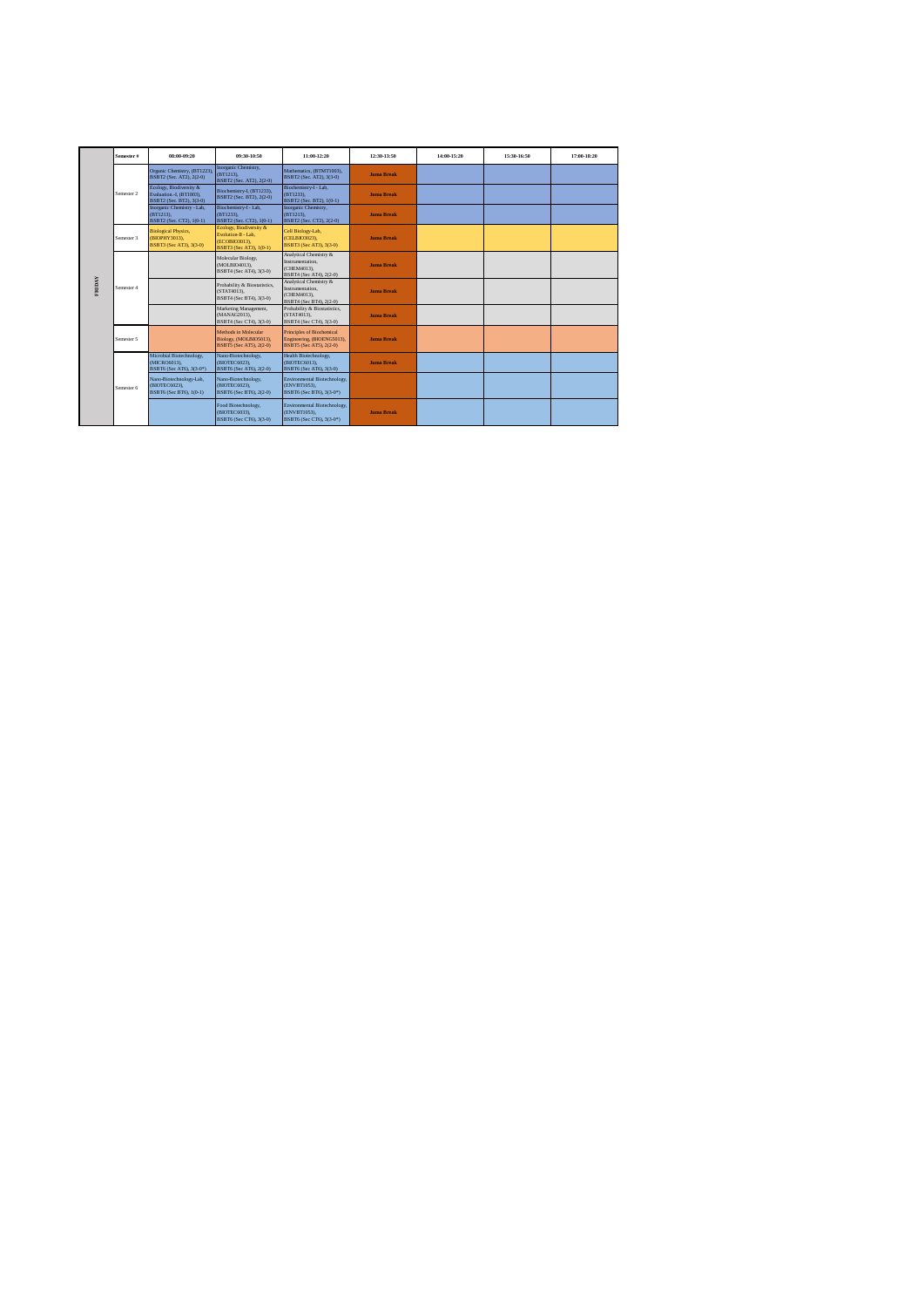| BS Food Science & Technology - Faculty of Life Sciences<br>Spring 2021 Timetable Slots |                            |                                                                                            |                                                                                                                 |                                                                                                                                                        |                                                                                                          |                                                                                                  |                                                                                      |                                                                               |  |  |  |
|----------------------------------------------------------------------------------------|----------------------------|--------------------------------------------------------------------------------------------|-----------------------------------------------------------------------------------------------------------------|--------------------------------------------------------------------------------------------------------------------------------------------------------|----------------------------------------------------------------------------------------------------------|--------------------------------------------------------------------------------------------------|--------------------------------------------------------------------------------------|-------------------------------------------------------------------------------|--|--|--|
|                                                                                        |                            |                                                                                            |                                                                                                                 |                                                                                                                                                        |                                                                                                          |                                                                                                  |                                                                                      |                                                                               |  |  |  |
|                                                                                        | Semester #                 | 08:00-09:20<br>als of Biochem                                                              | 09:30-10:50                                                                                                     | 11:00-12:20<br>action to Infor                                                                                                                         | 12:30-13:50                                                                                              | 14:00-15:20                                                                                      | 15:30-16:50                                                                          | 17:00-18:20                                                                   |  |  |  |
|                                                                                        |                            | FS1203),                                                                                   | slamic Stadies, (FSHU1003)<br>SSFT1 (Sec. AF1), 3                                                               | logy, (FSCS1003),                                                                                                                                      |                                                                                                          |                                                                                                  |                                                                                      |                                                                               |  |  |  |
|                                                                                        |                            | RSFT1 (Sec. AF1), 3<br>General Microbiology - Lab.<br>(FS1303),<br>SFT2 (Sec. AP2).3       | itatistics, (FSMT1003),<br>SSFT2 (Sec. AF2), 3                                                                  | BSFT1 (Sec. AF1), 3<br>General Microbiology<br>(FS1303),<br>SFT2 (Sec. AF2), 3                                                                         |                                                                                                          |                                                                                                  |                                                                                      |                                                                               |  |  |  |
|                                                                                        | Sem<br>$_{\text{outer}}$ 2 |                                                                                            | Jeneral Microbiology - Lab.<br>FS1303),                                                                         | Principles of Human Nutri<br>FS1403),<br>SFT2 (Sec. BF2), 3                                                                                            | Mathematics-I, (FSMT1013),<br>BSFT2 (Sec. BF2), 3                                                        |                                                                                                  |                                                                                      |                                                                               |  |  |  |
|                                                                                        |                            | Principles of Human<br>Nutrition, (FS1403),<br>BSFT2 (Sec. CF2), 3                         | 1<br>1937 - Carl BF21, 3<br>General Microbiology<br>1931 303),<br>SSFT2 (Sec. CF2), 3                           |                                                                                                                                                        |                                                                                                          |                                                                                                  |                                                                                      |                                                                               |  |  |  |
|                                                                                        | Semester 3                 | <sup>l</sup> ood Microbiology,<br>FST2013),<br>SFT3 (Sec. AF3), 2(2)                       | Posturvest Techn<br>[FST2033],<br>SPT3 (Sec<br>AP3), 2(2)                                                       | Food Processing &<br>Proservation, (FST2053),<br>BSFT3 (Sec. AF3), 2(2-0                                                                               |                                                                                                          |                                                                                                  |                                                                                      |                                                                               |  |  |  |
| MONDAY                                                                                 |                            |                                                                                            |                                                                                                                 | Unit Operation in Food<br>Processing - Lab, (SC4013),<br>BSFT4 (Sec. AF4), 1(0-1)                                                                      | Marketing and Business<br>Management, (MANAG4013)<br>BSFT4 (Sec. AF4), 3(3-0)                            | Meat and Sea Food<br>Technology, (FST4063),<br>BSFT4 (Sec. AF4), 2(2-0)                          | Public Health, Milk and Meat<br>Hygiene, (FST4083),<br>BSFT4 (Sec. AF4), 2(2-0)      |                                                                               |  |  |  |
|                                                                                        |                            |                                                                                            |                                                                                                                 |                                                                                                                                                        |                                                                                                          |                                                                                                  |                                                                                      |                                                                               |  |  |  |
|                                                                                        | Semester 4                 |                                                                                            |                                                                                                                 |                                                                                                                                                        | Unit Operation in Food<br>Processing, (SC4013),<br>BSFT4 (Sec. BF4), 2(2-0)                              | Marketing and Business<br>Management, (MANAG4013)<br>BSFT4 (Sec. BF4), 3(3-0)                    | Fruits and Vegetables<br>Processing, (FST4023),<br>BSFT4 (Sec. BF4), 2(2-0)          |                                                                               |  |  |  |
|                                                                                        |                            |                                                                                            |                                                                                                                 |                                                                                                                                                        | Fruits and Vegstables<br>Processing, (FST4023),<br>BSFT4 (Sec. CF4), 2(2-0)                              | Unit Operation in Food<br>Processing - Lab, (SC4013),<br>BSFT4 (Sec. CF4), 1(0-1)                | Marketing and Business<br>Management, (MANAG4013)<br>BSFT4 (Sec. CF4), 3(3-0)        |                                                                               |  |  |  |
|                                                                                        |                            |                                                                                            | ad Process Engineering.                                                                                         | :<br>Cereal Technology, (FS2643)<br>BSFT5 (Sec AF5), 2(2-0)                                                                                            | Sugar Technology - Lab.<br>[FS2653],<br>BSFTS (Sec AFS), 103-                                            | strumental Techniques is<br>sod Amlysis, (FS3433),<br>SFTS (Sec AF5), 1(1-0)                     |                                                                                      |                                                                               |  |  |  |
|                                                                                        |                            |                                                                                            |                                                                                                                 | Food Safety Management,<br>(FST3023),                                                                                                                  | Communication skills and<br>Leadership Development,                                                      |                                                                                                  |                                                                                      |                                                                               |  |  |  |
|                                                                                        | ter 6                      |                                                                                            | Confectionery and Smack<br>Foods, (FS3453),<br>BSFT6 (Sec AF6), 3(2-1)                                          | 1313023),<br>SSFT6 (Sec AF6), 3(3-0)                                                                                                                   | SC3023),<br>SSFT6 (Sec Al                                                                                |                                                                                                  |                                                                                      |                                                                               |  |  |  |
|                                                                                        |                            | 08:00-09:20                                                                                | 09:30-10:50                                                                                                     | 11:00:12:20                                                                                                                                            | 12:30-13:50                                                                                              | 14:00-15:20                                                                                      | 15:30-16:50                                                                          | 17:00-18:20                                                                   |  |  |  |
|                                                                                        | Semanter <sub>1</sub>      | PSHU1013),<br>BSPT1 (Sec. AP1), 3                                                          | htroduction to Food Scien<br>& Technology, (FS1103),<br>BSFT1 (Sec. AF1), 3                                     | English-I, (FSHU1023),<br>BSFT1 (Sec. AF1), 3                                                                                                          |                                                                                                          |                                                                                                  |                                                                                      |                                                                               |  |  |  |
|                                                                                        |                            | English-II, (FSHU1043),<br>BSFT2 (Sec. AF2), 3                                             | Mathematics-I, (FSMT1013),<br>BSFT2 (Sec. AF2), 3                                                               | Principles of Hu<br>(FS1403),<br>ISFT2 (Sec. AF                                                                                                        |                                                                                                          |                                                                                                  |                                                                                      |                                                                               |  |  |  |
|                                                                                        | $n = 2$                    | <b>Statistics, (FSMT1003),<br/>BSFT2 (Sec. BF2), 3</b>                                     | English-II, (FSHU1043),<br>BSFT2 (Sec. BF2), 3                                                                  |                                                                                                                                                        |                                                                                                          |                                                                                                  |                                                                                      |                                                                               |  |  |  |
|                                                                                        |                            | tativics, (FSMT1003),<br>ISFT2 (Sec. CF2), 3                                               | ood Chemistry, (FS1213),<br>SSFT2 (Sec. CF2), 3                                                                 | English-II, (FSHU1043),<br>BSFT2 (Sec. CF2), 3                                                                                                         |                                                                                                          |                                                                                                  |                                                                                      |                                                                               |  |  |  |
| russin                                                                                 | Semester 3                 | <b>AFR</b>                                                                                 | Mathematics-II, (Math2033),<br>BSFT3 (Sec. AF3), 3(3-0)                                                         | ed Processing &<br>eservation, (PST2053),<br>iFT3 (Sec. AF3), 2(2-0                                                                                    | <b>PST2043</b>                                                                                           |                                                                                                  |                                                                                      | luit Operat<br>n in Food                                                      |  |  |  |
|                                                                                        |                            |                                                                                            |                                                                                                                 |                                                                                                                                                        | Fruits and Vegstables<br>Processing - Lab. (FST4023),<br>BSFT4 (Sec. AF4), 1(0-1)                        | <b>Biostatistics, (BSTAT2013),<br/>BSFT4 (Sec. AF4), 3(3-0)</b>                                  | Fruits and Vegstables<br>Processing, (FST4023),<br>BSFT4 (Sec. AF4), 2(2-0)          | Processing, (SC4013),<br>BSFT4 (Sec. AF4), 2(2-0)                             |  |  |  |
|                                                                                        | Semester 4                 |                                                                                            |                                                                                                                 |                                                                                                                                                        |                                                                                                          | Meat and Sea Food<br>Fechnology - Lab.<br>[FST4063),                                             | .<br>Biostatistics, (BSTAT2013),<br>BSFT4 (Sec. BF4), 3(3-0)                         | Mblic Health, Milk and Mea<br>Hygiene, (FST4083),<br>BSFT4 (Sec. BF4), 2(2-0) |  |  |  |
|                                                                                        |                            |                                                                                            |                                                                                                                 |                                                                                                                                                        | Meat and Sea Food                                                                                        | BSFT4 (Sec. BF4), 1(0-1)<br>Public Health, Milk and Mea                                          |                                                                                      |                                                                               |  |  |  |
|                                                                                        |                            |                                                                                            |                                                                                                                 |                                                                                                                                                        | Technology, (FST4063),<br>BSFT4 (Sec. CF4), 2(2-0)                                                       | Hygiene, (FST4083),<br>BSFT4 (Sec. CF4), 2(2-0)                                                  | Public Health, Milk and Mea<br>Hygiene - Lab, (FST4083),<br>BSFT4 (Sec. CF4), 1(0-1) | .<br>Biostatistics, (BSTAT2013),<br>BSFT4 (Sec. CF4), 3(3-0)                  |  |  |  |
|                                                                                        | Semoster 5                 |                                                                                            | Beverage Technology,<br>[FS3533],<br>SSFT5 (Sec AF5), 2(2-0)                                                    |                                                                                                                                                        | iugar Technology, (FS2653),<br>ISFT5 (Sec AF5), 2(2-0)                                                   | Food Plant Layout and<br>Sanitation, (FS3523),<br><b>BSFTS (Sec AF5), 3(3-0)</b>                 |                                                                                      |                                                                               |  |  |  |
|                                                                                        | Semoster 6                 |                                                                                            | Food Safety Management<br>(FST3023),<br>BSFT6 (Sec AF6), 3(3-0)                                                 | Dairy Technology - Lab,<br>(FS2503),<br><b>SPTA C</b><br>AFW                                                                                           | Bakery Products Technology.<br>(FS3463).<br><b>SYTK CO</b><br>AF6)                                       | Food Laws & Regulat<br>(FS3703),<br>: AF6                                                        |                                                                                      |                                                                               |  |  |  |
|                                                                                        |                            | 08:00-09:20                                                                                | 09:30-10:50                                                                                                     | 11:00-12:20                                                                                                                                            | 12:30-13:50                                                                                              | 14:00-15:20                                                                                      | 15:30-16:50                                                                          | 17:00-18:20                                                                   |  |  |  |
|                                                                                        | Semester 1                 | SPT1 (Se<br>AF11                                                                           | slamic Stadies, (FSHU)<br>SSFT1 (Sec. AF1), 3                                                                   | echnology, (FSCS1003),<br>SFT1 (Sec. AF1), 3                                                                                                           |                                                                                                          |                                                                                                  |                                                                                      |                                                                               |  |  |  |
|                                                                                        |                            | Food Chemistry, (FS1213),<br>BSFT2 (Sec. AF2), 3                                           | General Microbiology<br>[FS1303],<br>BSFT2 (Sec. AF21.3                                                         | .<br>Statistics, (FSMT1003),<br>BSFT2 (Sec. AF2), 3                                                                                                    |                                                                                                          |                                                                                                  |                                                                                      |                                                                               |  |  |  |
|                                                                                        | $_{\text{outer}}$ 2<br>Sem | General Microbiology,<br>[FS1303],<br>BSFT2 (Sec. BF2), 3                                  | Mathematics-L (FSMT1013),<br>BSFT2 (Sec. BF2), 3                                                                | Principles of Human I<br>(FS1403),<br>BSFT2 (Sec. BF2), 3                                                                                              |                                                                                                          |                                                                                                  |                                                                                      |                                                                               |  |  |  |
|                                                                                        |                            | Principles of Human<br>Nutrition, (FS1403),<br>BSFT2 (Sec. CF2), S                         | General Microbiology,<br>(FS1303),<br>SFT2 (Sec. CF2), 3                                                        | Mathematics-I, (FSMT1013),<br>BSFT2 (Sec. CF2), 3                                                                                                      |                                                                                                          |                                                                                                  |                                                                                      |                                                                               |  |  |  |
|                                                                                        | Sempster 3                 | ood Microbiology,<br>FST2013),<br>SSFT3 (Sec. AFS), ;                                      | torharvest Technology,<br>FST2033),<br>SFT3 (See                                                                |                                                                                                                                                        |                                                                                                          |                                                                                                  |                                                                                      |                                                                               |  |  |  |
|                                                                                        |                            |                                                                                            |                                                                                                                 |                                                                                                                                                        |                                                                                                          |                                                                                                  |                                                                                      |                                                                               |  |  |  |
| WEINERMY                                                                               |                            |                                                                                            |                                                                                                                 | :<br>Meat and Sea Food<br>Technology, (FST4063),<br>BSFT4 (Sec. AF4), 2(2-0)                                                                           | <b>sfarketing and Business<br/>Management, (MANAG4013)</b><br>BSFT4 (Sec. AF4), 3(3-0)                   | Public Health, Milk and Mea<br>Hygiene - Lab, (FST4083),<br>BSFT4 (Sec. AF4), 1(0-1)             |                                                                                      |                                                                               |  |  |  |
|                                                                                        | .<br>stor 4                |                                                                                            | Unit Operation in Food                                                                                          | Meat and Sea Food                                                                                                                                      |                                                                                                          | Marketing and Busin                                                                              | Public Health, Milk and Mea                                                          |                                                                               |  |  |  |
|                                                                                        |                            |                                                                                            | Processing - Lab, (SC4013),<br>BSFT4 (Sec. BF4), 1(0-1)                                                         | Fechnology - Lab, (FST4063)<br>BSFT4 (Sec. BF4), 1(0-1)                                                                                                |                                                                                                          | -<br>Матаделин, (МАNAG4013)<br>BSFT4 (Sec. BF4), 3(3-0)                                          | Hygiene, (FST4083),<br>BSFT4 (Sec. BF4), 2(2-0)                                      |                                                                               |  |  |  |
|                                                                                        |                            |                                                                                            |                                                                                                                 |                                                                                                                                                        | Fruits and Vegetables<br>Processing, (FST4023),<br>BSFT4 (Sec. CF4), 2(2-0)                              | Unit Operation in Food<br>Processing, (SC4013),<br>BSFT4 (Sec. CF4), 2(2-0)                      | Marketing and Business<br>Management, (MANAG4013)<br>BSFT4 (Sec. CF4), 3(3-0)        |                                                                               |  |  |  |
|                                                                                        |                            |                                                                                            | nstrumental Techniques in<br><sup>2</sup> ood Analysis, (FS3433),<br>SSFT5 (Sec AF5), 1(1-0)                    | Cereal Technology - Lab<br>(FS2643),<br>SFT5 (Sec AF5),                                                                                                | iugar Technology - Lab.<br>FS2653),<br>3SFT5 (Sec AF5), 1(0-1)                                           | Beverage Technology - Lab<br>[PS3533],<br>SSFTS (Sec AF5), 1(0-1)                                |                                                                                      |                                                                               |  |  |  |
|                                                                                        | nter 5                     |                                                                                            |                                                                                                                 |                                                                                                                                                        |                                                                                                          |                                                                                                  |                                                                                      |                                                                               |  |  |  |
|                                                                                        | Semester 6                 |                                                                                            |                                                                                                                 | Bakery Products Technology<br>Lab, (FS3463),<br>BSFT6 (Sec AF6), 3(2-1)                                                                                | .<br>Bakery Prodacts Technology<br>(FS3463),<br>BSFT6 (Sec AF6), 3(2-1)                                  | Food Safety Management,<br>(FST3023),<br>BSFT6 (Sec AF6), 3(3-0)                                 |                                                                                      |                                                                               |  |  |  |
|                                                                                        |                            | 08:00-09:20                                                                                | 09:30-10:50                                                                                                     | 11:00-12:20                                                                                                                                            | 12:30-13:50                                                                                              | 14:00-15:20                                                                                      | 15:30-16:50                                                                          | 17:00-18:20                                                                   |  |  |  |
|                                                                                        | ster 1                     | edaction to Food Sci<br>k Technology - Lab.<br>FS1103),                                    | Exemials of Biochem<br>.ab, (FS1203),<br>8SFT1 (Sec. AF1), 3                                                    | rodaction to Inform<br>Fechnology - Lab,<br>[FSCS1003],                                                                                                | troduction to Food Sci<br>& Technology - Lab.                                                            |                                                                                                  |                                                                                      |                                                                               |  |  |  |
|                                                                                        |                            | SPT1 (Sec. AP1), 3<br>English-II, (FSHU1043),                                              |                                                                                                                 | SFTI (Sec. AF1).3                                                                                                                                      | <b>FS1103),</b><br>BSFT1-65ec<br>AFD.3                                                                   |                                                                                                  |                                                                                      |                                                                               |  |  |  |
|                                                                                        | Semester 2                 | <b>BSPT2 (Sec. AF2).3</b><br>Statistics, (FSMT1003),                                       | dahematics-1, (FSMT1013),<br>SSFT2 (Sec. AF2), 3<br>Endish-IL (FSHU1043).                                       | Food Chemistry, (FS1213),<br>BSFT2 (Sec. BF2), 3                                                                                                       |                                                                                                          |                                                                                                  |                                                                                      |                                                                               |  |  |  |
|                                                                                        |                            | SFT2 (Sec. BF2<br>Food Chemistry, (FS1213),<br>BSFT2 (Sec. CF2), 3                         | SPT2 (Se<br>Statistics, (FSMT1003),<br>SFT2 (Sec. CF2), 3                                                       | Endish-IL (PSHU1043).<br>SFT2 (Sec. CF2), 3                                                                                                            |                                                                                                          |                                                                                                  |                                                                                      |                                                                               |  |  |  |
|                                                                                        | Semonter <sub>3</sub>      | <i><b>dahemaics-II, (Mark2033)</b></i><br>88FT3 (Sec. AF3), 3(3-0)                         | commity No.<br>CN2033),                                                                                         | <sup>l</sup> ood Biotechi<br>FST2043),<br>alogy                                                                                                        | Food Processing &<br>Preservation-Lab.(FST2053)                                                          |                                                                                                  |                                                                                      |                                                                               |  |  |  |
| THURSDAY                                                                               |                            |                                                                                            |                                                                                                                 | PS12045),<br>BSPT3 (Sec. APS1, 212<br>Unit Operation in Food<br>Processing, (SC4013),<br>BSPT4 (Sec. AF4 1. 212)                                       | <b>BSFT3 (Sec. AF3), 10)</b><br>Fruits and Vegetables<br>Processing, (FST4023),<br>BSFT4 (Sec. AF4), 212 | <b>Biostatistics, (BSTAT2013),<br/>BSFT4 (Sec. AF4), 3(3-0)</b>                                  |                                                                                      |                                                                               |  |  |  |
|                                                                                        | ster 4                     |                                                                                            |                                                                                                                 | <b>Biostatistics, (BSTAT2013),<br/>BSFT4 (Sec. BF4), 3(3-0)</b>                                                                                        | Public Health, Milk and Meat<br>Hygiene - Lab, (FST4083),<br>BSFT4 (Sec. BF4), 1(0-1)                    | Fruits and Vegetables<br>Processing, (FST4023),<br>BSFT4 (Sec. BF4), 2(2-0)                      |                                                                                      |                                                                               |  |  |  |
|                                                                                        |                            |                                                                                            |                                                                                                                 |                                                                                                                                                        | Meat and Sea Food<br>Technology, (FST4063),<br>BSFT4 (Sec. CF4), 2(2-0)                                  | Fruits and Vegstables<br>Processing - Lab. (FST4023)<br>BSFT4 (Sec. CF4), 1(0-1)                 | <b>Biostatistics, (BSTAT2013),<br/>BSFT4 (Sec. CF4), 3(3-0)</b>                      |                                                                               |  |  |  |
|                                                                                        |                            |                                                                                            |                                                                                                                 | Beverage Technology,<br>(FS3533),<br>BSFT5 (Sec AF5), 2/2                                                                                              | Food Plant Layout and<br>Sanitation, (FS3523),<br>BSFT5 (Sec AF5), 3(3-0)                                |                                                                                                  |                                                                                      |                                                                               |  |  |  |
|                                                                                        | Semester 5                 |                                                                                            | Food Process Engineering -<br>Lab, (FS3663),<br>BSFT5 (Sec AF5), 1(0-1)                                         |                                                                                                                                                        |                                                                                                          |                                                                                                  |                                                                                      |                                                                               |  |  |  |
|                                                                                        | Semester 6                 |                                                                                            | Confectionery and Smack<br>Foods - Lab, (FS3453),<br>BSFT6 (Sec AF6), 3(2-1)                                    | Communication skills and<br>Leadership Development,<br>(SC9023),<br>RSFT6 (Sec AF6), 3/3-0)                                                            | Dairy Technology, (FS2503),<br>BSFT6 (Sec AF6), 3(2-1)                                                   | Communication skills and<br>Luxdership Development,<br>SC3023),<br>SSFT6 (Sec. AG-               |                                                                                      |                                                                               |  |  |  |
|                                                                                        |                            | 08:00-09:20                                                                                | 09:30-10:50                                                                                                     | 11:00-12:20                                                                                                                                            | 12:30-13:50                                                                                              | 14:00-15:20                                                                                      | 15:30-16:50                                                                          | 17:00-18:20                                                                   |  |  |  |
|                                                                                        | Sem                        | Pakistan Studies,<br>(FSHU1013),<br>RSFT1 (Sec. AF1), 3                                    |                                                                                                                 |                                                                                                                                                        | Jam Break                                                                                                |                                                                                                  |                                                                                      |                                                                               |  |  |  |
|                                                                                        |                            | Food Chemistry, (FS1213),<br>BSFT2 (Sec. AF2), 3                                           | English-L (FSHU1023),<br>BSFT1 (Sec. AF1), 3<br>Principles of Humm<br>Nutriton, (FS1403),<br>BSFT2 (Sec. AF21-3 |                                                                                                                                                        | Jum Break                                                                                                |                                                                                                  |                                                                                      |                                                                               |  |  |  |
|                                                                                        | Semester 2                 | General Microbiology,<br>(FS1303),<br>BSFT2 (Sec. BF2), 3<br>(FS1303),<br>(FS1303),        | Food Chemistry, (FS1213),<br>BSFT2 (Sec. BF2), 3                                                                |                                                                                                                                                        | Jam Break                                                                                                |                                                                                                  |                                                                                      |                                                                               |  |  |  |
|                                                                                        |                            | <b>BSFT2</b> (Sec. CF2), 3                                                                 | Mathematics-I, (FSMT1013),<br>BSFT2 (Sec. CF2), 3                                                               | <b>Contract Contract Contract Contract Contract Contract Contract Contract Contract Contract Contract Contract Co</b>                                  | Jum Break                                                                                                |                                                                                                  |                                                                                      |                                                                               |  |  |  |
|                                                                                        | Semester 3                 | 'ood Microbiology - Lab.<br>FST2013),<br>SPT3 (Sec. AP3), 1(0-1                            | Sommanity Natrition - Lab.<br>CN2033).<br>SFT3 (Sec. AF3), 10-1                                                 | Food Biotechnology - Lab<br>(FST2043),                                                                                                                 | Jum Break                                                                                                |                                                                                                  |                                                                                      |                                                                               |  |  |  |
| <b>FRIDAY</b>                                                                          |                            |                                                                                            |                                                                                                                 | SFT3 (Sec. AF3), 1(0-1<br>Meat and Sea Food                                                                                                            | Jum Break                                                                                                | Nelic Health, Milk and Mea                                                                       | Unit Operation in Food<br>Processing, (SC4013),<br>BSFT4 (Sec. AF4), 2(2-0)          |                                                                               |  |  |  |
|                                                                                        | Semester 4                 |                                                                                            |                                                                                                                 | ream and Sea Pood<br>Technology - Lab,(FST4063)<br>BSFT4 (Sec. AF4), 1(0-1)                                                                            |                                                                                                          | Hygiene, (FST4083),<br>BSFT4 (Sec. AF4), 2(2-0)                                                  |                                                                                      |                                                                               |  |  |  |
|                                                                                        |                            |                                                                                            | Fruits and Vegetables<br>Processing - Lab,(FST4023)<br>BSFT41Sec. BF4). 100-11                                  | Meat and Sea Food<br>Technology, (FST4063),<br>RSFT4 (Sec. BF4), 202-01<br>Unit Operation in Food<br>Processing, (SC4013),<br>RSFT4 (Sec. CF4), 202-01 | Jam Break                                                                                                | Unit Operation in Food<br>Processing, (SC4013),<br>BSFT4 (Sec. BF4), 2/2-                        |                                                                                      |                                                                               |  |  |  |
|                                                                                        |                            |                                                                                            |                                                                                                                 |                                                                                                                                                        | Jam Break                                                                                                | nar 14 (acc. nr4), 2024<br>Meat and Sea Food<br>Technology, (FST4063),<br>BSFT4 (Sec. CF4), 2024 | Public Health, Milk and Meat<br>Hygiene, (FST4083),<br>BSFT4 (Sec. CF4), 2(2-0)      |                                                                               |  |  |  |
|                                                                                        | Semoster 5                 | Instrumental Techniques in<br>Food Analysis - Lab,<br>FS3433),<br>ISFI'5 (Sec AF5), 203-2) | ood Process Engineering.<br>FS36631.<br><b>FS36</b><br><b>SSFTS</b> (Sec AFS), 2(2-0)                           | Cereal Technology, (FS2643),<br>BSFT5 (Sec AF5), 2(2-0)                                                                                                | Jam Break                                                                                                |                                                                                                  |                                                                                      |                                                                               |  |  |  |
|                                                                                        |                            |                                                                                            | .<br>Dairy Technology,(FS2503),<br>BSFT6 (Sec AF6), 3(2-1)                                                      | -<br>Food Laws & Regulation<br>(FS3703),<br>BSFT6 (Sec AF6), 3/3-01                                                                                    | Jum Break                                                                                                | Confectionery and Smele<br>Foods, (FS3453),<br>BSFTs (See AF6), 3/2-1                            |                                                                                      |                                                                               |  |  |  |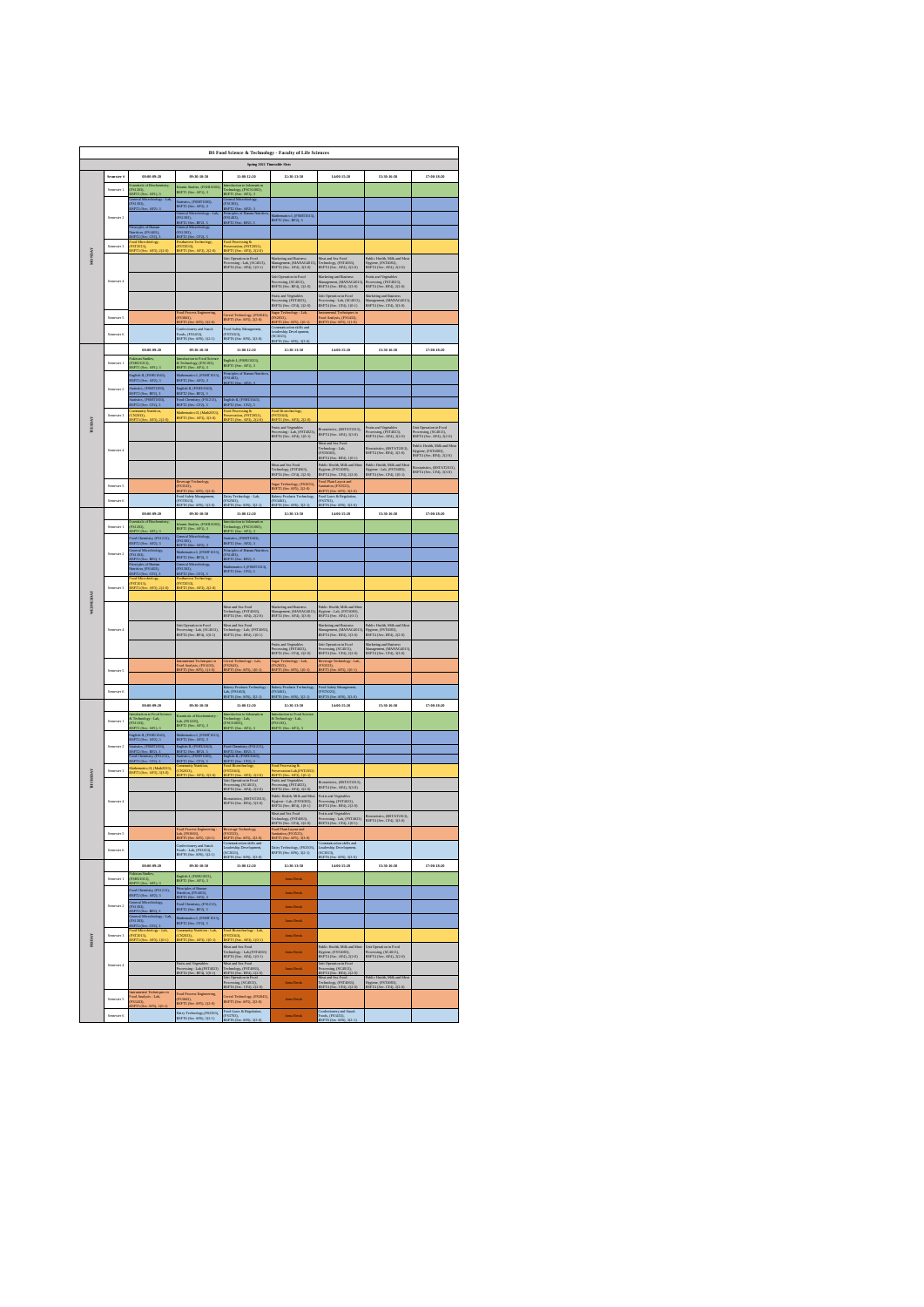|                | <b>BS Microbiology - Faculty of Life Sciences</b><br>Spring 2021 Timetable Slots |                                                                                           |                                                                                                |                                                                                                |                                                                                           |               |             |             |  |  |  |  |
|----------------|----------------------------------------------------------------------------------|-------------------------------------------------------------------------------------------|------------------------------------------------------------------------------------------------|------------------------------------------------------------------------------------------------|-------------------------------------------------------------------------------------------|---------------|-------------|-------------|--|--|--|--|
|                |                                                                                  |                                                                                           |                                                                                                |                                                                                                |                                                                                           |               |             |             |  |  |  |  |
|                | Semester#                                                                        | $08:00 - 09:20$                                                                           | 09:30-10:50                                                                                    | 11:00-12:20                                                                                    | 12:30-13:50                                                                               | $14:00-15:20$ | 15:30-16:50 | 17:00-18:20 |  |  |  |  |
|                | Semester 1                                                                       | Pakistan Studies, BHU1023).<br>BSMR1 (Sec. AM1), 3(3+0)                                   | Islamic Studies, BHU1033).<br>BSMR1 (Sec. AM1), 3(3+0)                                         | English I, (MBHU1013),<br>BSMR1 (Sec. AM1), 3(3-0)                                             |                                                                                           |               |             |             |  |  |  |  |
|                | Semester 2                                                                       | Sociology, (MBHU1053),<br>BSMR2 (Sec AM2), 3(3-0)                                         | <b>Fundamentals of Microbiology</b><br>II, (MB1613),<br>BSMR2 (Sec AM2), 2(2-0)                |                                                                                                |                                                                                           |               |             |             |  |  |  |  |
|                |                                                                                  | Biochemistry-I, (MB1203),<br>BSMR2 (Sec BM2), 2(2-0)                                      |                                                                                                | Fundamentals of Microbiology<br>II, (MB1613),<br>BSMR2 (Sec BM2), 2(2-0)                       | Biostatistics, (MBMT1013),<br>BSMR2 (Sec BM2), 3(3-0)                                     |               |             |             |  |  |  |  |
|                | Semester 3                                                                       | Biochemistry-II - Lab.<br>(Bioche2023).<br>3SMR3 (Sec AM3), 1(0-1)                        | Biochemistry-II.<br>(Bioche2023)<br>BSMR3 (Sec AM3), 2(2-0)                                    | Mathematics, (Math1063),<br>BSMR3 (Sec AM3), 3(3-0)                                            |                                                                                           |               |             |             |  |  |  |  |
| <b>MONDAY</b>  | Semester 4                                                                       | Ecology & Ecosystem - Lab,<br>(Ecolo4013),<br>BSMR4 (Sec AM4), 1(0-1)                     | Microbial Taxonomy,<br>(Micro4013),<br>BSMR4 (Sec AM4), 2(2-0)                                 | General Virology - Lab,<br>Viro8013),<br>BSMR4 (Sec AM4), 1(0-1)<br>Ecology & Ecosystem - Lab, |                                                                                           |               |             |             |  |  |  |  |
|                |                                                                                  | Microbial Taxonomy,<br>(Micro4013).<br>BSMR4 (Sec BM4), 2(2-0)                            | General Virology - Lab,<br>(Viro8013).<br>BSMR4 (Sec BM4), 1(0-1)<br>Fresh Water Microbiology, | (Ecolo4013),<br>BSMR4 (Sec BM4), 1(0-1)<br>Cell Biology-II - Lab,                              |                                                                                           |               |             |             |  |  |  |  |
|                | Semester 5                                                                       | Mycology - Lab, (Micro5013)<br>BSMR5 (Sec.AM5), 1(0-1)                                    | (Micro5033),<br>BSMR5 (Sec.AM5), 2(2-0)<br>Bacterial Genetics - Lab,                           | CelBio5013),<br>3SMR5 (Sec.AM5), 1(0-1)                                                        |                                                                                           |               |             |             |  |  |  |  |
|                | Semester 6                                                                       |                                                                                           | (Micro6014),<br>BSMR6 (Sec AM6), 1(0-1)                                                        | Soil Microbiology,<br>Micro6023),<br>BSMR6 (Sec AM6), 2(2-0)                                   |                                                                                           |               |             |             |  |  |  |  |
|                | Semester 7                                                                       | Molecular Mechanism of<br>Antimicrobial Agent,<br>(Micro7014).<br>BSMR7 (Sec AM7), 2(2-0) | <b>Applied Microbial</b><br>Technology, (Micro7013),<br>BSMR7 (Sec AM7), 2(2-0)                | Environmental Biotechnology<br>.ab, (EnvBT1053),<br>BSMR7 (Sec AM7), 1(0-1)                    |                                                                                           |               |             |             |  |  |  |  |
|                | Semester 8                                                                       |                                                                                           | Genetic Engineering,<br>(GenEn8014),                                                           | Medical Virology,<br>MedVir8014),                                                              | <b>Industrial Biotechnology</b><br>Lab, (IndsBT7013),                                     |               |             |             |  |  |  |  |
|                | Semester#                                                                        | 08:00-09:20                                                                               | <b>3SMR8 (Sec AM</b><br>09:30-10:50                                                            | <b>BSMR8 (Sec AM8</b><br>11:00-12:20                                                           | BSMR8 (Sec AM8), 1(0-1)<br>12:30-13:50                                                    | 14:00-15:20   | 15:30-16:50 | 17:00-18:20 |  |  |  |  |
|                | Semester 1                                                                       |                                                                                           | Computer Application,<br>(MBCS1013),<br>BSMR1 (Sec. AM1), 3(3+0)                               | Fundamentals of Microbiology<br>I, (MB1603),<br>BSMR1 (Sec. AM1), 3(3+0)                       |                                                                                           |               |             |             |  |  |  |  |
|                |                                                                                  | English-II, (MBHU1043),<br>BSMR2 (Sec AM2), 3(3-0)                                        | Biostatistics, (MBMT1013),<br>BSMR2 (Sec AM2), 3(3-0)                                          |                                                                                                |                                                                                           |               |             |             |  |  |  |  |
|                | Semester 2                                                                       | Sociology, (MBHU1053),<br>BSMR2 (Sec BM2), 3(3-0)                                         | English-II, (MBHU1043),<br>BSMR2 (Sec BM2), 3(3-0)                                             |                                                                                                |                                                                                           |               |             |             |  |  |  |  |
|                | Semester 3                                                                       | General Immunology,<br>Immun5013),<br>SMR3 (Sec AM3), 2(2-0)                              | General Immunology - Lab,<br>(Immun5013),<br>BSMR3 (Sec AM3), 1(0-1)                           | <b>Introduction to Medical</b><br>Microbiology, (Micro3014),<br>BSMR3 (Sec AM3), 2(2-0)        |                                                                                           |               |             |             |  |  |  |  |
|                | Semester 4                                                                       | Cell Biology-I - Lab,<br>(CelBio3033),<br>BSMR4 (Sec AM4), 1(0-1)                         | Ecology & Ecosystem,<br>(Ecolo4013).<br>BSMR4 (Sec AM4), 2(2-0)                                | Cell Biology-I, (CelBio3033),<br>BSMR4 (Sec AM4), 2(2-0)                                       | General Virology, (Viro8013),<br>BSMR4 (Sec AM4), 2(2-0)                                  |               |             |             |  |  |  |  |
| <b>TUESDAY</b> |                                                                                  |                                                                                           | <b>Biodiversity of Plants &amp;</b><br>Eungi (BioDiv4013)<br>BSMR4 (Sec BM4), 2(2-0)           | Cell Biology-I,(CelBio3033),<br>BSMR4 (Sec BM4), 2(2-0)                                        | Microbial Taxonomy - Lab,<br>(Micro4013)<br>BSMR4 (Sec BM4), 1(0-1)                       |               |             |             |  |  |  |  |
|                | Semester 5                                                                       | Microbial Anatomy &<br>Physiology, (Micro5023),<br>BSMR5 (Sec.AM5), 2(2-0)                | Research Methodology &<br>Skill Ehancement - Lab,<br>(ResMeth8013),<br>BSMR5 (Sec.AM5), 1(0-1) | Research Methodology &<br>Skill Ehancement,<br>ResMeth8013),<br>BSMR5 (Sec.AM5), 2(2-0)        |                                                                                           |               |             |             |  |  |  |  |
|                | Semester 6                                                                       | Clinical Bacteriology - Lab,<br>(Micro6024),<br>BSMR6 (Sec AM6), 1(0-1)                   | Epidemiology, Public Health<br>& Bioethics, (Epide6013),<br>BSMR6 (Sec AM6), 2(2-0)            | <b>Biosafety &amp; Risk</b><br>Management, (BioSaf6013),<br>BSMR6 (Sec AM6), 3(3-0)            |                                                                                           |               |             |             |  |  |  |  |
|                | Semester 7                                                                       | Cell & Tissue Culture.<br>(CTissu7013).<br>BSMR7 (Sec AM7), 2(2-0)                        | Cell & Tissue Culture - Lab,<br>(CTissu7013).<br>BSMR7 (Sec AM7), 1(0-1)                       |                                                                                                | Molecular Mechanism of<br>Antimicrobial Agent,<br>(Micro7014),<br>BSMR7 (Sec AM7), 2(2-0) |               |             |             |  |  |  |  |
|                | Semester 8                                                                       |                                                                                           | Medical Virology - Lab,<br>MedVir8014).                                                        | Vano-Biotechnology,<br>Biotec6023),                                                            | Industrial Biotechnology,<br>IndsBT7013),                                                 |               |             |             |  |  |  |  |
|                | Semester#                                                                        | 08:00-09:20                                                                               | SMR8 (Sec AM<br>09:30-10:50                                                                    | <b>SMR8 (S</b><br>11:00-12:20                                                                  | 12:30-13:50                                                                               | 14:00-15:20   | 15:30-16:50 | 17:00-18:20 |  |  |  |  |
|                | Semester 1                                                                       | Pakistan Studies,<br>(MBHU1023),<br>BSMR1 (Sec. AM1), 3(3+0)                              | <b>Islamic Studies</b> ,<br>(MBHU1033),<br>BSMR1 (Sec. AM1), 3(3+0)                            | English I. (MBHU1013).<br>BSMR1 (Sec. AM1), 3(3-0)                                             |                                                                                           |               |             |             |  |  |  |  |
|                |                                                                                  | Fundamentals of Microbiology<br>II. (MB1613).<br>BSMR2 (Sec AM2), 2(2-0)                  | Sociology, (MBHU1053),<br>BSMR2 (Sec AM2), 3(3-0)                                              |                                                                                                | Biochemistry-I, (MB1203),<br>BSMR2 (Sec AM2), 2(2-0)                                      |               |             |             |  |  |  |  |
|                | Semester 2                                                                       | Biostatistics, (MBMT1013),<br>BSMR2 (Sec BM2), 3(3-0)                                     | Biochemistry-I - Lab,<br>(MB1203),<br>BSMR2 (Sec BM2), 1(0-1)                                  | <b>Fundamentals of Microbiology</b><br>II - Lab, (MB1613),<br>BSMR2 (SecBM2), 2(0-2)           |                                                                                           |               |             |             |  |  |  |  |
|                | Semester 3                                                                       | Biochemistry-II,<br>Bioche2023),<br>SMR3 (Sec AM3), 2(2-0)                                | <b>General Genetics,</b><br>Gene4023).<br>BSMR3 (Sec AM3), 2(2-0)                              | Mathematics, (Math1063),<br>BSMR3 (Sec AM3), 3(3-0)                                            |                                                                                           |               |             |             |  |  |  |  |
| <b>ESDAY</b>   | Semester 4                                                                       | Ecology & Ecosystem,<br>(Ecolo4013),<br>SMR4 (Sec AM4), 2                                 |                                                                                                | Microbial Taxonomy - Lab,<br>Micro4013),<br>BSMR4 (Sec AM4), 1(0-1)                            |                                                                                           |               |             |             |  |  |  |  |
| WEDN           |                                                                                  | Microbial Taxonomy,<br>(Microd 013)<br>BSMR4 (Sec BM4), 2(2-0)                            | Biodiversity of Plants &<br>Fungi, (BioDiv4013).<br>BSMR4 (Sec BM4), 2(2-0)                    | Ecology & Ecosystem,<br>(Ecolo4013),<br>BSMR4 (Sec BM4), 2(2-0)                                |                                                                                           |               |             |             |  |  |  |  |
|                | Semester 5                                                                       | Mycology, (Micro5013),<br>BSMR5 (Sec.AM5), 2(2-0)                                         | Cell Biology-II, (CelBio5013)<br>BSMR5 (Sec.AM5), 2(2-0)                                       | Microbial Anatomy &<br>Physiology - Lab,<br>(Micro5023),<br>BSMR5 (Sec.AM5), 1(0-1)            |                                                                                           |               |             |             |  |  |  |  |
|                | Semester 6                                                                       | <b>Bacterial Genetics,</b><br>(Micro6014),<br>BSMR6 (Sec AM6), 2(2-0)                     | Soil Microbiology - Lab,<br>(Micro6023),<br>BSMR6 (Sec AM6), 1(0-1)                            | Soil Microbiology,<br>(Micro6023),<br>BSMR6 (Sec AM6), 2(2-0)                                  | Clinical Bacteriology,<br>(Micro6024),<br>BSMR6 (Sec AM6), 2(2-0)                         |               |             |             |  |  |  |  |
|                | Semester 7                                                                       |                                                                                           | Molecular Mechanism of<br>Antimicrobial Agent,<br>(Micro7014),                                 | Environmental Biotechnology,<br>(EnvBT1053),<br>BSMR7 (Sec AM7), 2(2-0)                        | <b>Applied Microbial Technology</b><br>Lab, (Micro7013),<br>BSMR7 (Sec AM7), 1(0-1)       |               |             |             |  |  |  |  |
|                | Semester 8                                                                       |                                                                                           | BSMR7 (Sec AM7), 2(2-0)<br>Nano-Biotechnology,<br>(Biotec6023),<br>BSMR8 (Sec AM8), 2(2-0)     | Genetic Engineering - Lab,<br>GenEn8014),<br>BSMR8 (Sec AM8), 2(0-2)                           |                                                                                           |               |             |             |  |  |  |  |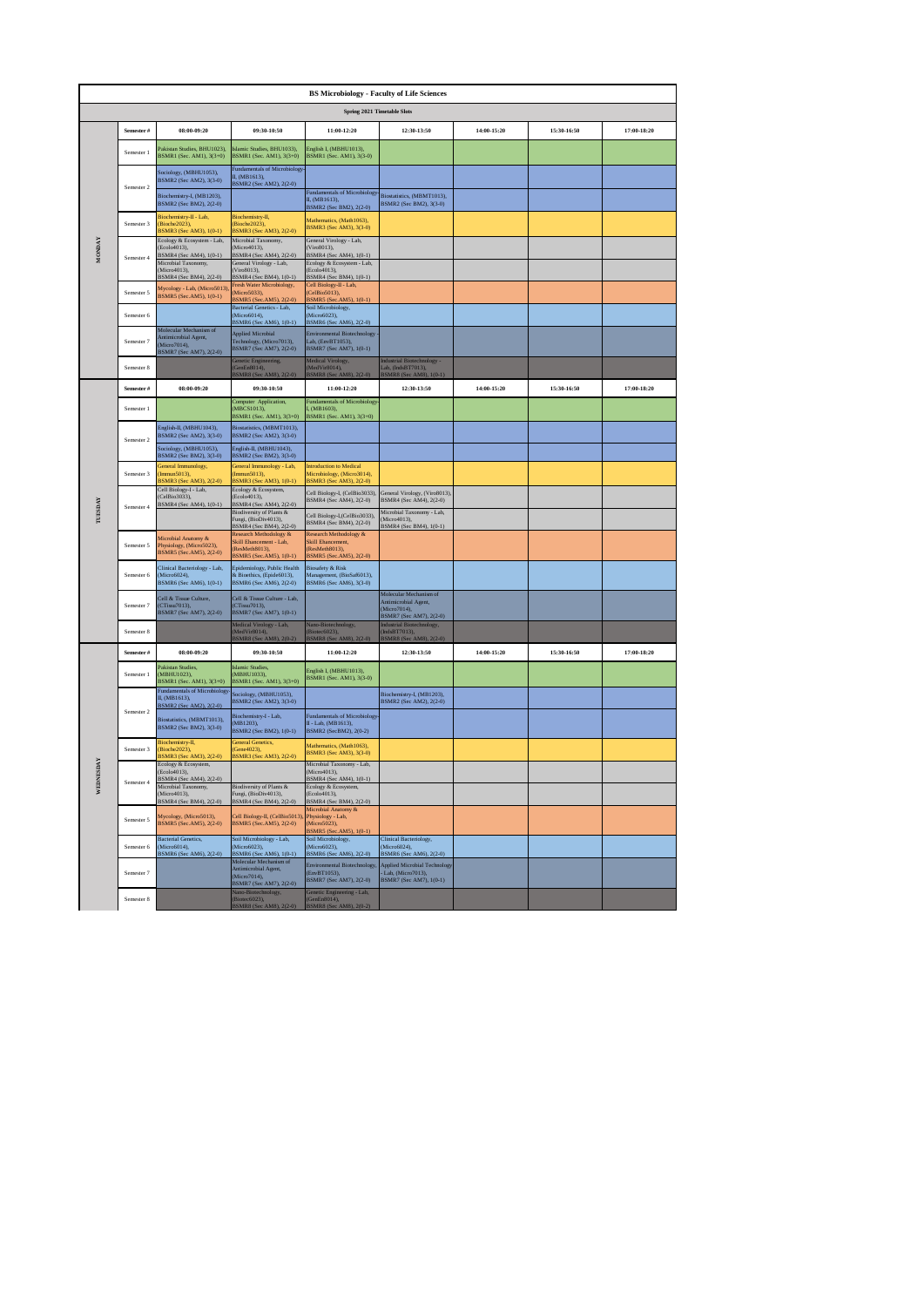|          | Semester#  | 08:00-09:20                                                                                  | 09:30-10:50                                                                                      | 11:00-12:20                                                                                     | 12:30-13:50                                                           | 14:00-15:20 | 15:30-16:50 | 17:00-18:20 |
|----------|------------|----------------------------------------------------------------------------------------------|--------------------------------------------------------------------------------------------------|-------------------------------------------------------------------------------------------------|-----------------------------------------------------------------------|-------------|-------------|-------------|
|          | Semester 1 | <b>Fundamentals of Microbiology</b><br>- Lab, (MB1603),<br>BSMR1 (Sec. AM1), 3(0+1)          | Computer Application,<br>(MBCS1013),<br>BSMR1 (Sec. AM1), 3(3+0)                                 | <b>Fundamentals of Microbiology-</b><br>I, (MB1603).<br>BSMR1 (Sec. AM1), 3(3+0)                |                                                                       |             |             |             |
|          | Semester 2 | English-II, (MBHU1043),<br>BSMR2 (Sec AM2), 3(3-0)                                           | Biostatistics, (MBMT1013),<br>BSMR2 (Sec AM2), 3(3-0)                                            |                                                                                                 | Biochemistry-I, (MB1203),<br>BSMR2 (Sec AM2), 2(2-0)                  |             |             |             |
|          |            | Sociology, (MBHU1053),<br>BSMR2 (Sec BM2), 3(3-0)                                            | English-II, (MBHU1043),<br>BSMR2 (Sec BM2), 3(3-0)                                               |                                                                                                 |                                                                       |             |             |             |
|          | Semester 3 |                                                                                              | <b>Introduction to Medical</b><br>Microbiology - Lab,<br>(Micro3014),<br>BSMR3 (Sec AM3), 2(0-2) | General Immunology,<br>(Immun5013),<br>BSMR3 (Sec AM3), 2(2-0)                                  |                                                                       |             |             |             |
| THURSDAY | Semester 4 | <b>Biodiversity of Plants &amp; Fungi</b><br>Lab, (BioDiv4013),<br>BSMR4 (Sec AM4), 1(0-1)   | Microbial Taxonomy,<br>(Micro4013),<br>BSMR4 (Sec AM4), 2(2-0)                                   | Biodiversity of Plants &<br>Fungi, (BioDiv4013),<br>BSMR4 (Sec AM4), 2(2-0)                     |                                                                       |             |             |             |
|          |            | General Virology, (Viro8013),<br>BSMR4 (Sec BM4), 2(2-0)                                     | Biodiversity of Plants & Fungi<br>Lab, (BioDiv4013),<br>BSMR4 (Sec BM4), 1(0-1)                  | Cell Biology-I, (CelBio3033),<br>BSMR4 (Sec BM4), 2(2-0)                                        |                                                                       |             |             |             |
|          | Semester 5 | Cell Biology-II, (CelBio5013)<br>BSMR5 (Sec.AM5), 2(2-0)                                     | Fresh Water Microbiology -<br>Lab, (Micro5033),<br>BSMR5 (Sec.AM5), 1(0-1)                       | Research Methodology &<br><b>Skill Ehancement.</b><br>(ResMeth8013).<br>BSMR5 (Sec.AM5), 2(2-0) |                                                                       |             |             |             |
|          | Semester 6 | Epidemiology, Public Health<br>& Bioethics - Lab,<br>(Epide6013),<br>BSMR6 (Sec AM6), 1(0-1) | Epidemiology, Public Health<br>& Bioethics, (Epide6013),<br>BSMR6 (Sec AM6), 2(2-0)              | Clinical Bacteriology,<br>(Micro6024),<br>BSMR6 (Sec AM6), 2(2-0)                               |                                                                       |             |             |             |
|          | Semester 8 |                                                                                              |                                                                                                  | Nano-Biotechnology - Lab,<br>(Biotec6023).<br>BSMR8 (Sec AM8), 1(0-1)                           | Industrial Biotechnology,<br>(IndsBT7013).<br>BSMR8 (Sec AM8), 2(2-0) |             |             |             |
|          | Semester#  | 08:00-09:20                                                                                  | 09:30-10:50                                                                                      | 11:00-12:20                                                                                     | 12:30-13:50                                                           | 14:00-15:20 | 15:30-16:50 | 17:00-18:20 |
|          | Semester 2 | <b>Fundamentals of Microbiology</b><br>II - Lab, (MB1613),<br>BSMR2 (Sec AM2), 2(0-2)        |                                                                                                  | Biochemistry-I - Lab,<br>(MB1203).<br>BSMR2 (Sec AM2), 1(0-1)                                   | <b>Juma Break</b>                                                     |             |             |             |
|          |            | Biochemistry-I, (MB1203),<br>BSMR2 (Sec BM2), 2(2-0)                                         | <b>Fundamentals of Microbiology-</b><br>II. (MB1613).<br>BSMR2 (Sec BM2), 2(2-0)                 |                                                                                                 | <b>Juma Break</b>                                                     |             |             |             |
|          | Semester 3 | <b>General Genetics.</b><br>Gene4023).<br>BSMR3 (Sec AM3), 2(2-0)                            | General Genetics - Lab.<br>(Gene4023).<br>BSMR3 (Sec AM3), 1(0-1)                                | <b>Introduction to Medical</b><br>Microbiology, (Micro3014),<br>BSMR3 (Sec AM3), 2(2-0)         | <b>Juma Break</b>                                                     |             |             |             |
|          | Semester 4 | <b>Biodiversity of Plants &amp;</b><br>Fungi, (BioDiv4013),<br>BSMR4 (Sec AM4), 2(2-0)       | Cell Biology-I, (CelBio3033),<br>BSMR4 (Sec AM4), 2(2-0)                                         | General Virology, (Viro8013),<br>BSMR4 (Sec AM4), 2(2-0)                                        | <b>Juma Break</b>                                                     |             |             |             |
| FRIDAY   |            | General Virology, (Viro8013),<br>BSMR4 (Sec BM4), 2(2-0)                                     | Cell Biology-I - Lab,<br>(CelBio3033),<br>BSMR4 (Sec BM4), 1(0-1)                                | Ecology & Ecosystem,<br>(Ecolo4013).<br>BSMR4 (Sec BM4), 2(2-0)                                 | <b>Juma Break</b>                                                     |             |             |             |
|          | Semester 5 | Microbial Anatomy &<br>Physiology, (Micro5023),<br>3SMR5 (Sec.AM5), 2(2-0)                   | Fresh Water Microbiology,<br>(Micro5033).<br>BSMR5 (Sec.AM5), 2(2-0)                             | Mycology, (Micro5013),<br>BSMR5 (Sec.AM5), 2(2-0)                                               | <b>Juma Break</b>                                                     |             |             |             |
|          | Semester 6 |                                                                                              | <b>Bacterial Genetics,</b><br>(Micro6014).<br>BSMR6 (Sec AM6), 2(2-0)                            | <b>Biosafety &amp; Risk</b><br>Management, (BioSaf6013),<br>BSMR6 (Sec AM6), 3(3-0)             | <b>Juma Break</b>                                                     |             |             |             |
|          | Semester 7 | Cell & Tissue Culture.<br>(CTissu7013),<br>BSMR7 (Sec AM7), 2(2-0)                           | <b>Applied Microbial</b><br>Technology, (Micro7013),<br>BSMR7 (Sec AM7), 2(2-0)                  | Environmental Biotechnology,<br>(EnvBT1053),<br>BSMR7 (Sec AM7), 2(2-0)                         | <b>Juma Break</b>                                                     |             |             |             |
|          | Semester 8 | Medical Virology,<br>MedVir8014),<br>3SMR8 (Sec AM8), 2(2-0)                                 | Genetic Engineering.<br>(GenEn8014),<br>BSMR8 (Sec AM8), 2(2-0)                                  |                                                                                                 | <b>Juma Break</b>                                                     |             |             |             |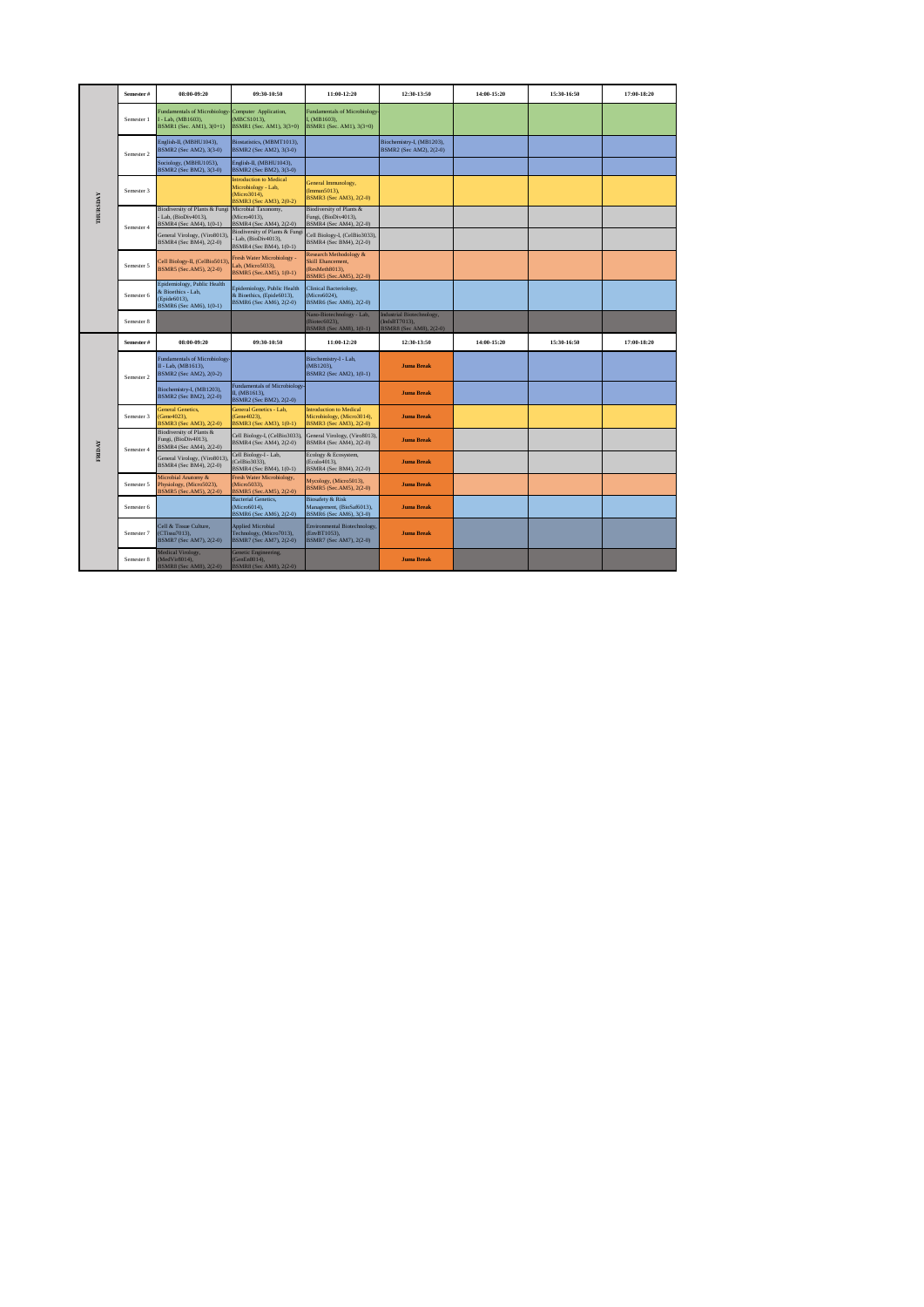|               |                             |             |             | <b>MS Biochemistry - Faculty of Life Sciences</b> |             |             |                                                                         |                                                                                 |  |  |
|---------------|-----------------------------|-------------|-------------|---------------------------------------------------|-------------|-------------|-------------------------------------------------------------------------|---------------------------------------------------------------------------------|--|--|
|               | Spring 2021 Timetable Slots |             |             |                                                   |             |             |                                                                         |                                                                                 |  |  |
|               | Semester#                   | 11:00-12:20 | 12:30-13:50 | 14:00-15:20                                       | 15:30-16:50 | 17:00-18:20 | 18:30-19:50                                                             | 20:00-21:20                                                                     |  |  |
| <b>MONDAY</b> | Semester 1                  |             |             |                                                   |             |             | <b>Advanced Clinical</b><br>Biochemistry, (BC5273),<br>MSBC (Sec A1), 3 | <b>Advances in Recombinant</b><br>DNA Technology, (BC5633)<br>MSBC (Sec A1), 3  |  |  |
|               | Semester 2                  |             |             |                                                   |             |             | <b>Advanced Clinical</b><br>Biochemistry, (BC5273),<br>MSBC (Sec A1), 3 | Advances in Recombinant<br>DNA Technology, (BC5633),<br>MSBC (Sec A1), 3        |  |  |
|               |                             | 11:00-12:20 | 12:30-13:50 | 14:00-15:20                                       | 15:30-16:50 | 17:00-18:20 | 18:30-19:50                                                             | 20:00-21:20                                                                     |  |  |
| TUESDAY       | Semester 1                  |             |             |                                                   |             |             | Frontiers in Biochemistry,<br>(BC5233),<br>MSBC (Sec A1), 3             | Biostatistics, (BT5003),<br>MSBC(Sec A1), 3                                     |  |  |
|               | Semester 2                  |             |             |                                                   |             |             | Frontiers in Biochemistry,<br>(BC5233),<br>MSBC (Sec A1), 3             | Biostatistics, (BT5003),<br>MSBC(Sec A1), 3                                     |  |  |
|               |                             | 11:00-12:20 | 12:30-13:50 | 14:00-15:20                                       | 15:30-16:50 | 17:00-18:20 | 18:30-19:50                                                             | 20:00-21:20                                                                     |  |  |
| WEDNESDAY     | Semester 1                  |             |             |                                                   |             |             | <b>Advanced Clinical</b><br>Biochemistry, (BC5273),<br>MSBC (Sec A1), 3 | <b>Advances in Recombinant</b><br>DNA Technology, (BC5633),<br>MSBC (Sec A1), 3 |  |  |
|               | Semester 2                  |             |             |                                                   |             |             | <b>Advanced Clinical</b><br>Biochemistry, (BC5273),<br>MSBC (Sec A1), 3 | Advances in Recombinant<br>DNA Technology, (BC5633),<br>MSBC (Sec A1), 3        |  |  |
| THURSDAY      |                             | 11:00-12:20 | 12:30-13:50 | 14:00-15:20                                       | 15:30-16:50 | 17:00-18:20 | 18:30-19:50                                                             | 20:00-21:20                                                                     |  |  |
|               | Semester 1                  |             |             |                                                   |             |             | Frontiers in Biochemistry,<br>(BC5233),<br>MSBC (Sec A1), 3             | Biostatistics, (BT5003),<br>MSBC(Sec A1), 3                                     |  |  |
|               | Semester 2                  |             |             |                                                   |             |             | Frontiers in Biochemistry,<br>(BC5233), MSBC (Sec A1), 3                | Biostatistics, (BT5003),<br>MSBC(Sec A1), 3                                     |  |  |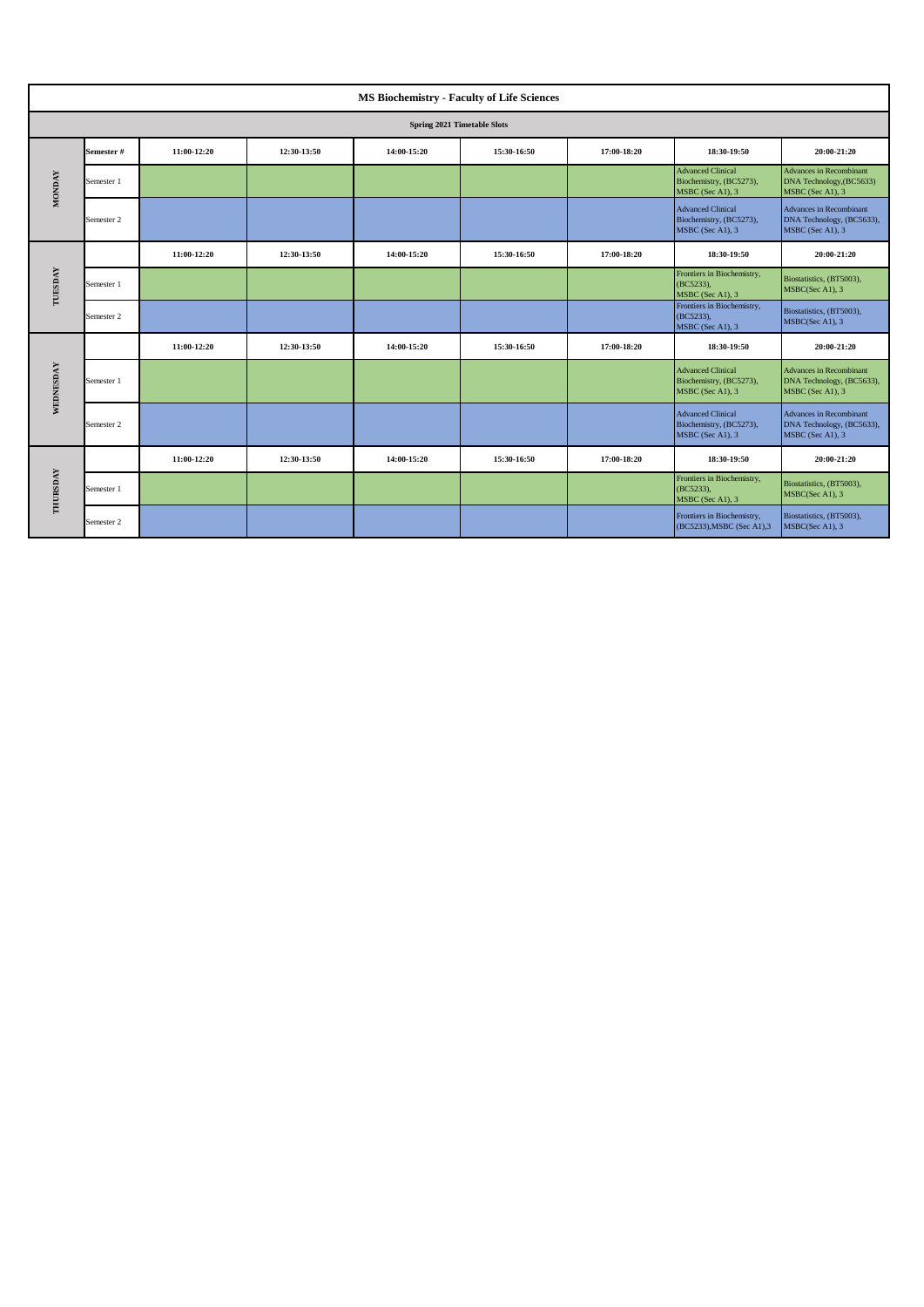|               |            |             |             | <b>MS Biotechnology - Faculty of Life Sciences</b> |             |             |                                                                                                     |                                                                          |
|---------------|------------|-------------|-------------|----------------------------------------------------|-------------|-------------|-----------------------------------------------------------------------------------------------------|--------------------------------------------------------------------------|
|               |            |             |             | Spring 2021 Timetable Slots                        |             |             |                                                                                                     |                                                                          |
|               | Semester#  | 11:00-12:20 | 12:30-13:50 | 14:00-15:20                                        | 15:30-16:50 | 17:00-18:20 | 18:30-19:50                                                                                         | 20:00-21:20                                                              |
| <b>MONDAY</b> | Semester 1 |             |             |                                                    |             |             | Stem Cell Technology and Cell<br>Culture, (BT5113),<br>MSBT (Sec A1), 3                             | Microbial Biotechnology and<br>Immunology, (BT5703),<br>MSBT (Sec A1), 3 |
|               | Semester 2 |             |             |                                                    |             |             | Stem Cell Technology and Cell<br>Culture, (BT5113),<br>MSBT (Sec A1), 3                             | Microbial Biotechnology and<br>Immunology, (BT5703),<br>MSBT (Sec A1), 3 |
|               | Semester#  | 11:00-12:20 | 12:30-13:50 | 14:00-15:20                                        | 15:30-16:50 | 17:00-18:20 | 18:30-19:50                                                                                         | 20:00-21:20                                                              |
| TUESDAY       | Semester 1 |             |             |                                                    |             |             | <b>Recombinant DNA and Applied</b><br>GMO Technology, (BT5103),<br>MSBT (Sec A1), 3                 | Biostatistics, (BT5003),<br>MSBT(Sec A1), 3                              |
|               | Semester 2 |             |             |                                                    |             |             | Recombinant DNA and Applied<br>GMO Technology, (BT5103),<br>MSBT (Sec A1), 3                        | Biostatistics, (BT5003),<br>MSBT (Sec A1), 3                             |
|               | Semester#  | 11:00-12:20 | 12:30-13:50 | 14:00-15:20                                        | 15:30-16:50 | 17:00-18:20 | 18:30-19:50                                                                                         | 20:00-21:20                                                              |
| WEDNESDAY     | Semester 1 |             |             |                                                    |             |             | Stem Cell Technology and Cell<br>Culture, (BT5113),<br>MSBT (Sec A1), 3                             | Microbial Biotechnology and<br>Immunology, (BT5703),<br>MSBT (Sec A1), 3 |
|               | Semester 2 |             |             |                                                    |             |             | Stem Cell Technology and Cell<br>Culture, (BT5113),<br>MSBT (Sec A1), 3                             | Microbial Biotechnology and<br>Immunology, (BT5703),<br>MSBT (Sec A1), 3 |
| THURSDAY      | Semester#  | 11:00-12:20 | 12:30-13:50 | 14:00-15:20                                        | 15:30-16:50 | 17:00-18:20 | 18:30-19:50                                                                                         | 20:00-21:20                                                              |
|               | Semester 1 |             |             |                                                    |             |             | Recombinant DNA and Applied Biostatistics, (BT5003),<br>GMO Technology, (BT5103),<br>MS (Sec A1), 3 | MSBT (Sec A1), 3                                                         |
|               | Semester 2 |             |             |                                                    |             |             | Recombinant DNA and Applied<br>GMO Technology,<br>(BT5103), MSBT (Sec A1), 3                        | Biostatistics, (BT5003),<br>MSBT (Sec A1), 3                             |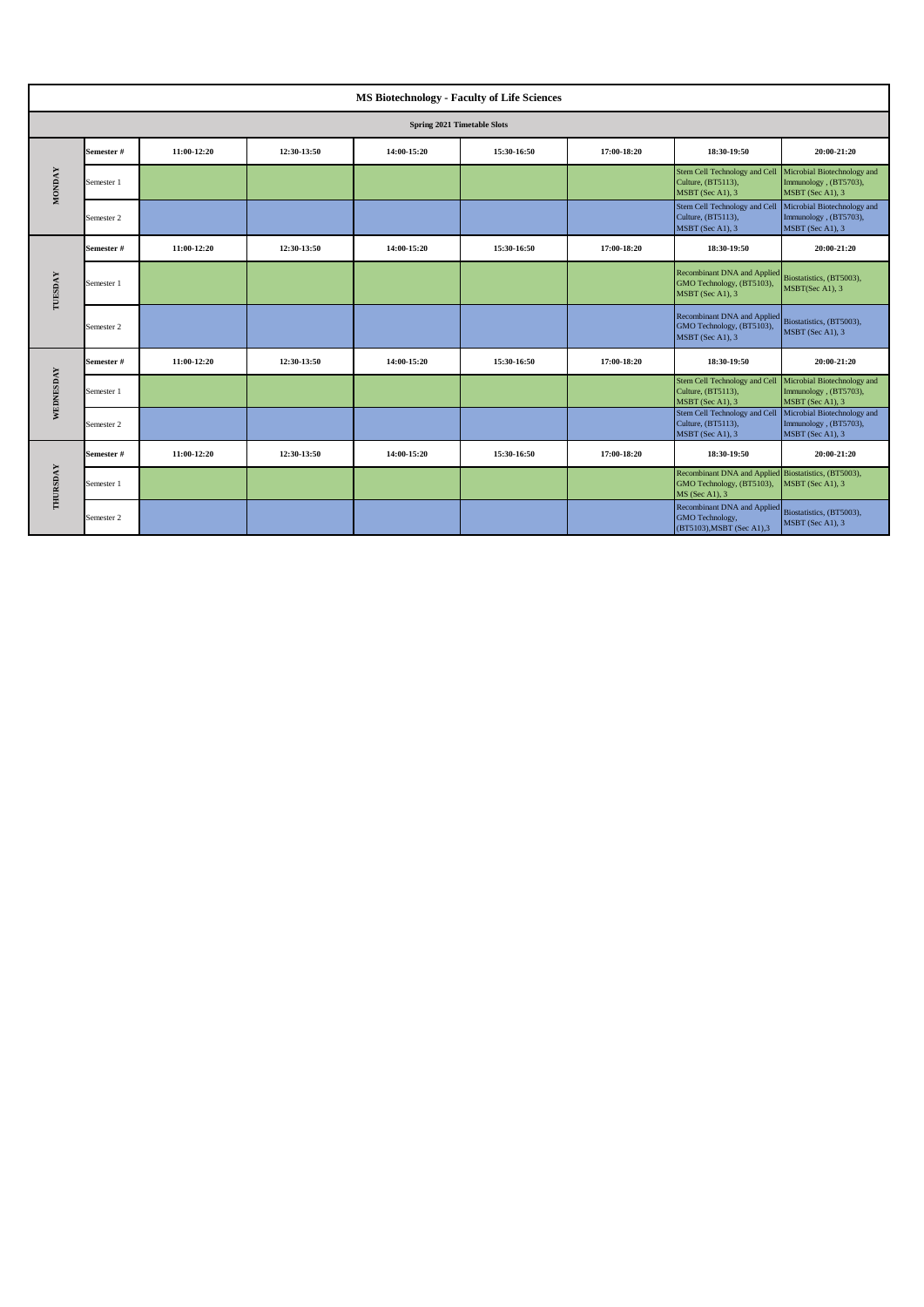|               |                             |             |             | <b>MS Microbiology - Faculty of Life Sciences</b> |             |             |                                                                             |                                                            |  |  |  |
|---------------|-----------------------------|-------------|-------------|---------------------------------------------------|-------------|-------------|-----------------------------------------------------------------------------|------------------------------------------------------------|--|--|--|
|               | Spring 2021 Timetable Slots |             |             |                                                   |             |             |                                                                             |                                                            |  |  |  |
|               | Semester#                   | 11:00-12:20 | 12:30-13:50 | 14:00-15:20                                       | 15:30-16:50 | 17:00-18:20 | 18:30-19:50                                                                 | 20:00-21:20                                                |  |  |  |
| <b>MONDAY</b> | Semester 1                  |             |             |                                                   |             |             | <b>Advanced Medical</b><br>Microbiology, (MB5653),<br>MSPhdM (Sec A1), 3    | Advanced Immunology,<br>(MB5713),<br>MSPhdM (Sec A1), 3    |  |  |  |
|               | Semester 2                  |             |             |                                                   |             |             | <b>Advanced Medical</b><br>Microbiology, (MB5653),<br>MSPhdM (Sec A1), 3    | Advanced Immunology,<br>$(MB5713)$ ,<br>MSPhdM (Sec A1), 3 |  |  |  |
|               |                             | 11:00-12:20 | 12:30-13:50 | 14:00-15:20                                       | 15:30-16:50 | 17:00-18:20 | 18:30-19:50                                                                 | 20:00-21:20                                                |  |  |  |
| TUESDAY       | Semester 1                  |             |             |                                                   |             |             | Food Microbiology, (MB5623), Biostatistics, (BT5003),<br>MSPhdM (Sec A1), 3 | MSPhdALL (Sec A1), 3                                       |  |  |  |
|               | Semester 2                  |             |             |                                                   |             |             | Food Microbiology, (MB5623), Biostatistics, (BT5003),<br>MSPhdM (Sec A1), 3 | MSPhdALL (Sec A1), 3                                       |  |  |  |
|               |                             | 11:00-12:20 | 12:30-13:50 | 14:00-15:20                                       | 15:30-16:50 | 17:00-18:20 | 18:30-19:50                                                                 | 20:00-21:20                                                |  |  |  |
| WEDNESDAY     | Semester 1                  |             |             |                                                   |             |             | <b>Advanced Medical</b><br>Microbiology, (MB5653),<br>MSPhdM (Sec A1), 3    | Advanced Immunology,<br>(MB5713),<br>MSPhdM (Sec A1), 3    |  |  |  |
|               | Semester 2                  |             |             |                                                   |             |             | <b>Advanced Medical</b><br>Microbiology, (MB5653),<br>MSPhdM (Sec A1), 3    | Advanced Immunology,<br>$(MB5713)$ ,<br>MSPhdM (Sec A1), 3 |  |  |  |
| THURSDAY      |                             | 11:00-12:20 | 12:30-13:50 | 14:00-15:20                                       | 15:30-16:50 | 17:00-18:20 | 18:30-19:50                                                                 | 20:00-21:20                                                |  |  |  |
|               | Semester 1                  |             |             |                                                   |             |             | Food Microbiology, (MB5623),<br>MSPhdM (Sec A1), 3                          | Biostatistics, (BT5003),<br>MSPhdALL (Sec A1), 3           |  |  |  |
|               | Semester 2                  |             |             |                                                   |             |             | Food Microbiology, (MB5623), Biostatistics, (BT5003),<br>MSPhdM (Sec A1), 3 | MST (Sec A1), 3                                            |  |  |  |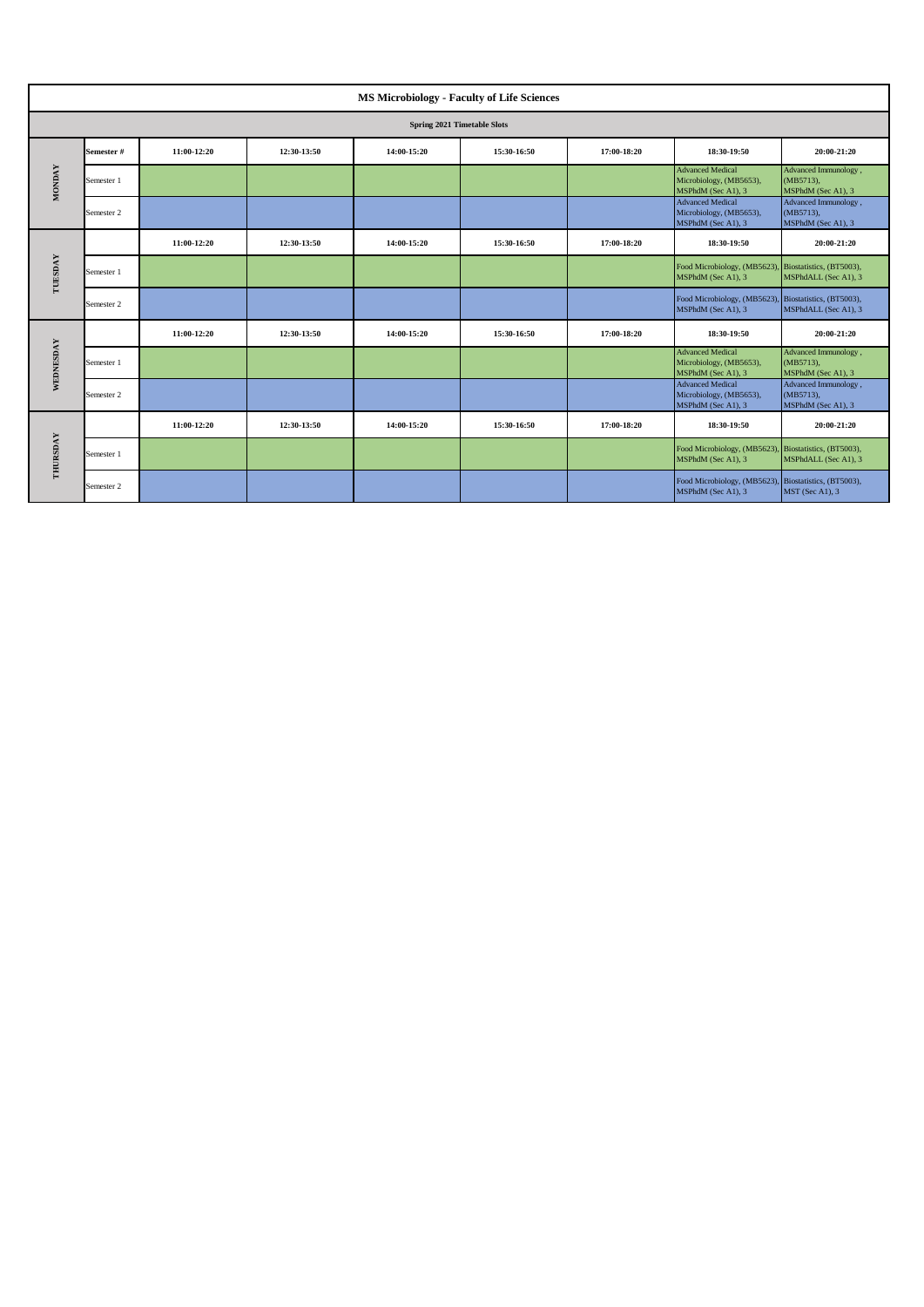|                |            |                                                                           |                                                                                      |                                                                                             | <b>MSc Biotechnology - Faculty of Life Sciences</b>              |                                                                                    |             |             |  |  |  |
|----------------|------------|---------------------------------------------------------------------------|--------------------------------------------------------------------------------------|---------------------------------------------------------------------------------------------|------------------------------------------------------------------|------------------------------------------------------------------------------------|-------------|-------------|--|--|--|
|                |            |                                                                           |                                                                                      |                                                                                             | <b>Spring 2021 Timetable Slots</b>                               |                                                                                    |             |             |  |  |  |
|                | Semester#  | 08:00-09:20                                                               | 09:30-10:50                                                                          | 11:00-12:20                                                                                 | 12:30-13:50                                                      | 14:00-15:20                                                                        | 15:30-16:50 | 17:00-18:20 |  |  |  |
| <b>MONDAY</b>  | Semester 3 | Techniques in Biotechnology,<br>Biotec3013),<br>MCBT3 (Sec.AMc3)          | Health Biotechnology,<br>(Biotec3012),<br>MCBT3 (Sec.AMc3                            |                                                                                             |                                                                  |                                                                                    |             |             |  |  |  |
|                | Semester 4 |                                                                           |                                                                                      |                                                                                             | Bioinformatics, (BioInf7013),<br>MCBT4 (Sec AMc4), 3(3+0)        | Microbial Biotechnology &<br>Vaccinology, (Micro4014),<br>MCBT4 (Sec AMc4), 3(2-0) |             |             |  |  |  |
|                |            | 08:00-09:20                                                               | 09:30-10:50                                                                          | 11:00-12:20                                                                                 | 12:30-13:50                                                      | 14:00-15:20                                                                        | 15:30-16:50 | 17:00-18:20 |  |  |  |
| <b>TUESDAY</b> | Semester 3 | Cell & Tissue Culture.<br>CTissu7013),<br>MCBT3 (Sec.AMc3), 3(3+0)        | Genomics, Transcriptomics &<br>Proteomics, (Biotec3023),<br>MCBT3 (Sec.AMc3), 3(3+0) |                                                                                             |                                                                  |                                                                                    |             |             |  |  |  |
|                | Semester 4 |                                                                           |                                                                                      |                                                                                             | Nano-Biotechnology,<br>(Biotec6023),<br>MCBT4 (Sec AMc4), 3(3+0) | Microbial Biotechnology &<br>Vaccinology, (Micro4014),<br>MCBT4 (Sec AMc4), 3(2-0) |             |             |  |  |  |
|                |            | 08:00-09:20                                                               | 09:30-10:50                                                                          | 11:00-12:20                                                                                 | 12:30-13:50                                                      | 14:00-15:20                                                                        | 15:30-16:50 | 17:00-18:20 |  |  |  |
| WEDNESDAY      | Semester 3 | Techniques in Biotechnology,<br>(Biotec3013),<br>MCBT3 (Sec.AMc3), 3(2-0) | <b>Techniques in Biotechnology</b><br>Lab, (Biotec3013),<br>MCBT3 (Sec.AMc3), 3(0-1  | Health Biotechnology,<br>(Biotec3012),<br>MCBT3 (Sec.AMc3), 2(2+0)                          |                                                                  |                                                                                    |             |             |  |  |  |
|                |            | 08:00-09:20                                                               | 09:30-10:50                                                                          | 11:00-12:20                                                                                 | 12:30-13:50                                                      | 14:00-15:20                                                                        | 15:30-16:50 | 17:00-18:20 |  |  |  |
| THURSDAY       | Semester 3 | Cell & Tissue Culture,<br>CTissu7013).<br>MCBT3 (Sec.AMc3), 3(3+0)        | Genomics, Transcriptomics &<br>Proteomics, (Biotec3023),<br>MCBT3 (Sec.AMc3), 3(3+0) |                                                                                             |                                                                  |                                                                                    |             |             |  |  |  |
|                | Semester 4 |                                                                           |                                                                                      | Microbial Biotechnology &<br>Vaccinology - Lab,<br>(Micro4014),<br>MCBT4 (Sec AMc4), 3(0-1) | Nano-Biotechnology,<br>(Biotec6023),<br>MCBT4 (Sec AMc4), 3(3+0) | Bioinformatics, (BioInf7013),<br>MCBT4 (Sec AMc4), 3(3+0)                          |             |             |  |  |  |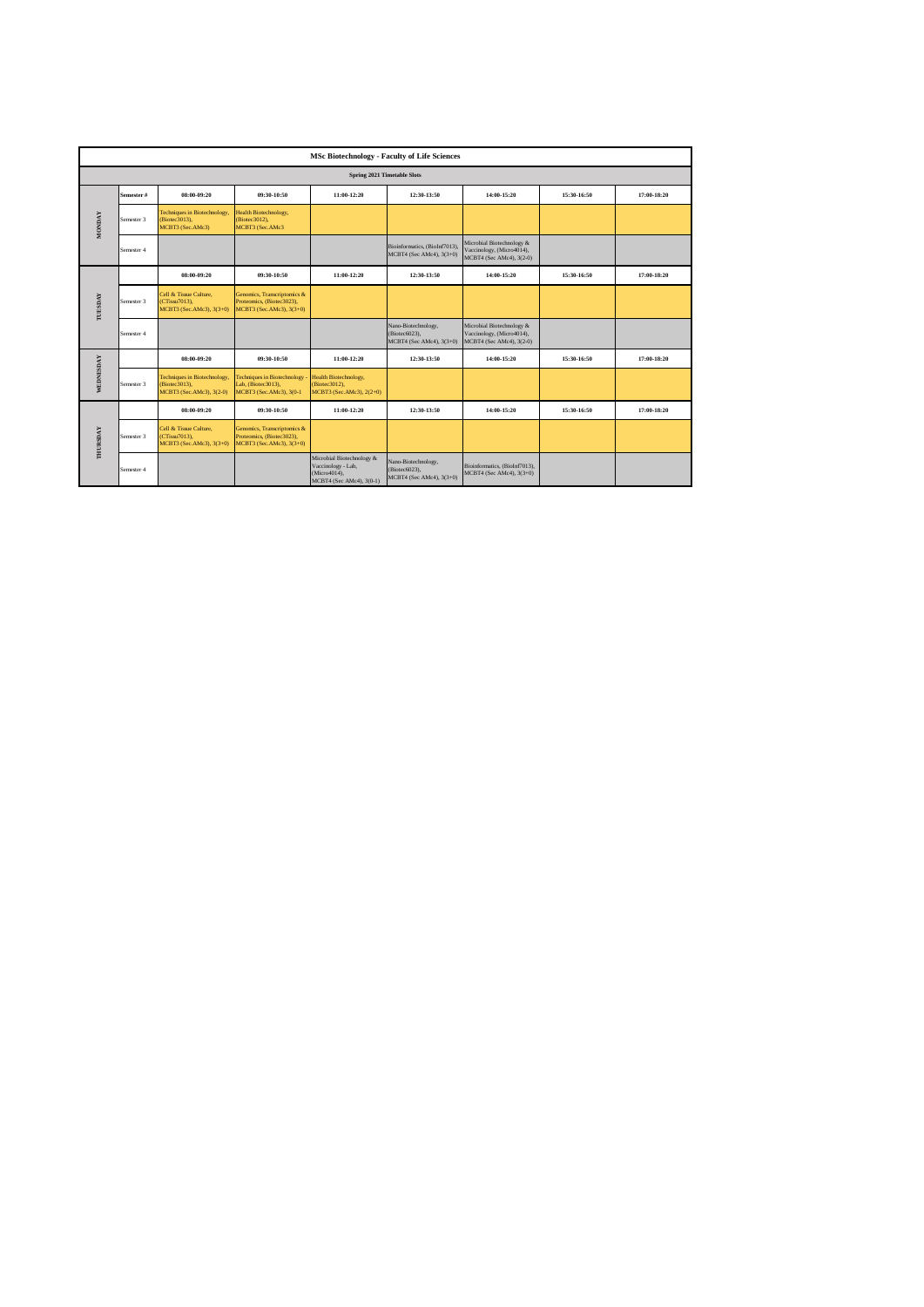| <b>MS Biochemistry - Faculty of Life Sciences</b> |            |             |             |             |             |             |                                                                         |                                                                                 |  |  |  |  |
|---------------------------------------------------|------------|-------------|-------------|-------------|-------------|-------------|-------------------------------------------------------------------------|---------------------------------------------------------------------------------|--|--|--|--|
| <b>Spring 2021 Timetable Slots</b>                |            |             |             |             |             |             |                                                                         |                                                                                 |  |  |  |  |
| <b>MONDAY</b>                                     | Semester#  | 11:00-12:20 | 12:30-13:50 | 14:00-15:20 | 15:30-16:50 | 17:00-18:20 | 18:30-19:50                                                             | 20:00-21:20                                                                     |  |  |  |  |
|                                                   | Semester 1 |             |             |             |             |             | <b>Advanced Clinical</b><br>Biochemistry, (BC5273),<br>PhBC (Sec A1), 3 | <b>Advances in Recombinant</b><br>DNA Technology, (BC5633),<br>PhBC (Sec A1), 3 |  |  |  |  |
|                                                   | Semester 2 |             |             |             |             |             | <b>Advanced Clinical</b><br>Biochemistry, (BC5273),<br>PhBC (Sec A1), 3 | Advances in Recombinant<br>DNA Technology, (BC5633),<br>PhBC (Sec A1), 3        |  |  |  |  |
| TUESDAY                                           | Semester#  | 11:00-12:20 | 12:30-13:50 | 14:00-15:20 | 15:30-16:50 | 17:00-18:20 | 18:30-19:50                                                             | 20:00-21:20                                                                     |  |  |  |  |
|                                                   | Semester 1 |             |             |             |             |             | Frontiers in Biochemistry,<br>(BC5233), PhBC (Sec A1), 3                |                                                                                 |  |  |  |  |
|                                                   | Semester 2 |             |             |             |             |             | Frontiers in Biochemistry,<br>(BC5233), PhBC (Sec A1), 3                |                                                                                 |  |  |  |  |
| WEDNESDAY                                         | Semester#  | 11:00-12:20 | 12:30-13:50 | 14:00-15:20 | 15:30-16:50 | 17:00-18:20 | 18:30-19:50                                                             | 20:00-21:20                                                                     |  |  |  |  |
|                                                   | Semester 1 |             |             |             |             |             | <b>Advanced Clinical</b><br>Biochemistry, (BC5273),<br>PhBC (Sec A1), 3 | <b>Advances in Recombinant</b><br>DNA Technology, (BC5633),<br>PhBC (Sec A1), 3 |  |  |  |  |
|                                                   | Semester 2 |             |             |             |             |             | <b>Advanced Clinical</b><br>Biochemistry, (BC5273),<br>PhBC (Sec A1), 3 | Advances in Recombinant<br>DNA Technology, (BC5633),<br>PhBC (Sec A1), 3        |  |  |  |  |
| THURSDAY                                          | Semester#  | 11:00-12:20 | 12:30-13:50 | 14:00-15:20 | 15:30-16:50 | 17:00-18:20 | 18:30-19:50                                                             | 20:00-21:20                                                                     |  |  |  |  |
|                                                   | Semester 1 |             |             |             |             |             | Frontiers in Biochemistry,<br>(BC5233), PhBC (Sec A1), 3                |                                                                                 |  |  |  |  |
|                                                   | Semester 2 |             |             |             |             |             | Frontiers in Biochemistry,<br>(BC5233), PhBC (Sec A1), 3                |                                                                                 |  |  |  |  |